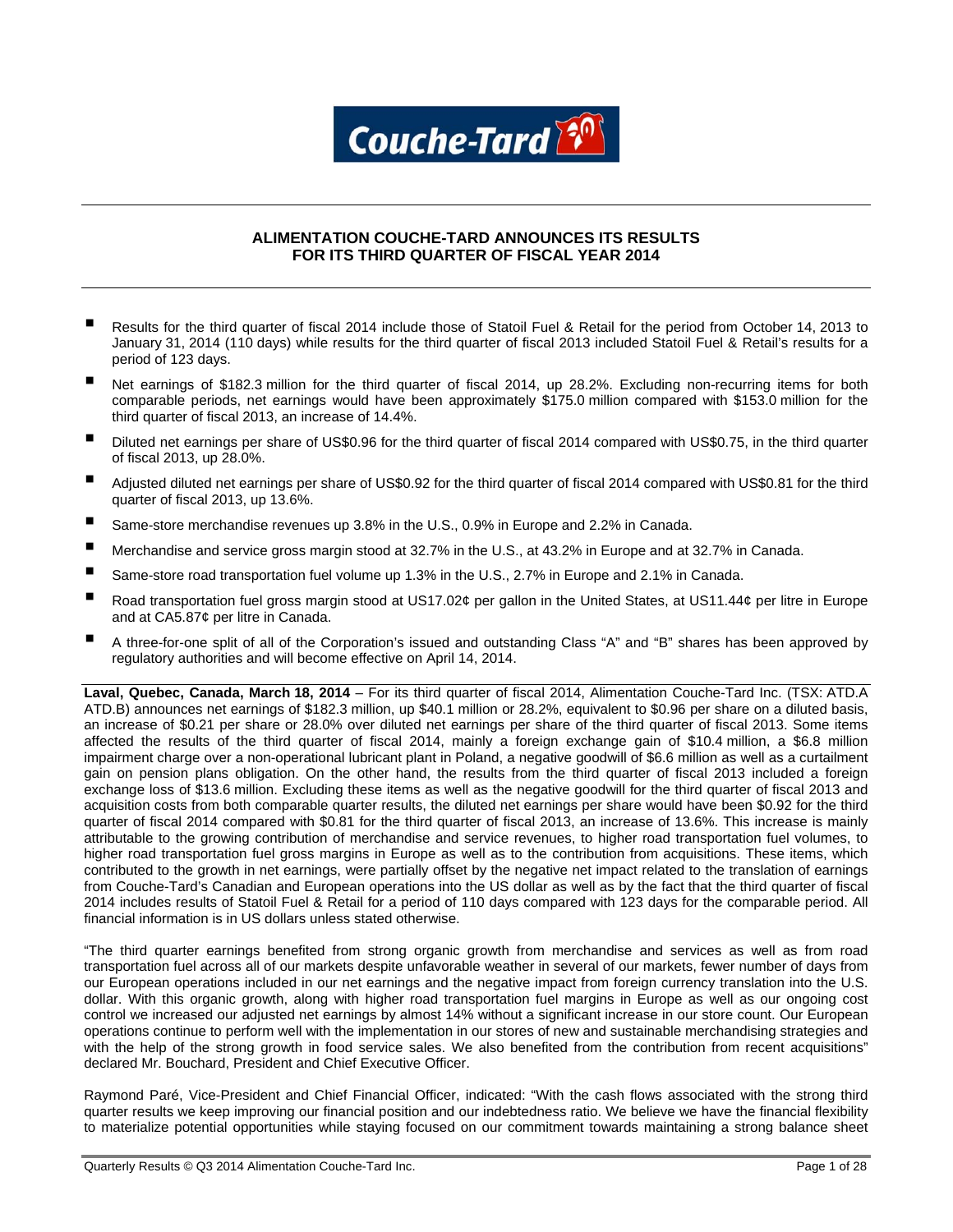and a reasonable level of debt. In addition, the implementation of our new IT platform in Europe is about to be completed. Considering the magnitude and complexity of this task, we are proud of the work accomplished by our European team."

The Board of directors of Couche-Tard has approved a three-for-one split of its class A multiple voting shares (Symbol: ATD.A) (the "**Class A Shares**") and the class B subordinate voting shares (Symbol: ATD.B) (the "**Class B Shares**") (the "**Share Split**"). Couche-Tard also confirms that it has received the regulatory approval from the Toronto Stock Exchange ("**TSX**") with respect to the Share Split.

The record date of the stock split will be Monday, April 14, 2014, and the payment date will be Tuesday, April 22, 2014, at which time Couche-Tard's transfer agent CST Trust Company ("**CST**") will send shareholders of record a physical share certificate representing two additional Class A and Class B Shares, respectively for each Class A and Class B Share held as of such record date. In addition, CST will electronically issue the appropriate number of Class A and Class B Shares to CDS & Co for distribution to the non-registered shareholders.

The TSX has determined to implement the "due bill" trading procedure in connection with the Share Split. A due bill is an entitlement attached to listed securities undergoing a material corporate action, such as a share split. In this case, anyone purchasing a Class A Share or a Class B Share of Couche-Tard during the period commencing two trading days before the record date (i.e. Thursday, April 10, 2014) and ending on the payment date (i.e. Tuesday, April 22, 2014) inclusively (the "**due bill period**") shall receive a payable right. Any trades that are executed on the TSX during the due bill period will be identified to ensure purchasers of Couche-Tard Class A Shares or a Class B Shares receive the entitlement.

The Class A Shares and the Class B Shares will commence trading on an "post-split" basis on Wednesday, April 23, 2014, as of which date purchases of Couche-Tard's Class A Shares and a Class B Shares will no longer have an attaching entitlement.

The due bill redemption date will be Friday, April 25, 2014.

After the record date of the stock split (i.e. April 14, 2014) and as a result of the Share Split, Couche-Tard's quarterly dividend, as such dividend may be declared by the board of directors, will go from \$0.10 to \$0.0333 per share for each of the Class A Shares and Class B Shares.

# **Overview of the Third Quarter of Fiscal 2014**

Net earnings amounted to \$182.3 million for the third quarter of fiscal 2014, up 28.2% over the corresponding period of fiscal 2013. Some items affected the results of the third quarter of fiscal 2014, mainly a foreign exchange gain of \$10.4 million, a \$6.8 million impairment charge over a non-operational lubricant plant in Poland, a negative goodwill of \$6.6 million as well as a curtailment gain on pension plans obligation. On the other hand, the results from the third quarter of fiscal 2013 included a foreign exchange loss of \$13.6 million. Excluding these items as well as the negative goodwill for the third quarter of fiscal 2013 and acquisition costs from both comparable quarter results, the third quarter of fiscal 2014 net earnings would have been approximately \$175.0 million (\$0.92 per share on a diluted basis) compared to \$153.0 million (\$0.81 per share on a diluted basis) for the corresponding period of fiscal 2013, an increase of \$22.0 million, or 14.4%. This increase is mainly attributable to the nice growth in both same-store merchandise revenues and road transportation fuel volumes, to strong road transportation fuel margins in Europe as well as to the contribution from acquisitions. These items, which contributed to the growth in net earnings, were partially offset by the negative net impact from the translation of revenues and expenses from our Canadian and European operations into the United States dollar following the appreciation of the United States dollar, namely against the Canadian dollar and the Norwegian Krone, lower revenues following the divesture of our Liquid Petrolum Gas ("LPG") business in December 2012 as well as by the fact that the third quarter of fiscal 2014 includes only 110 days of Statoil Fuel & Retail results compared to 123 days for the third quarter of fiscal 2013. Results of the third quarter of fiscal 2014 were also negatively impacted by difficult and unusual weather conditions in many regions of the United States and Canada.

### **Statoil Fuel & Retail**

### *Quarterly results*

Our results for the 16 and 40-week periods ended February 2, 2014 include those of Statoil Fuel & Retail for the period beginning October 14, 2013 and ending January 31, 2014 and for the period beginning May  $1^{\text{st}}$ , 2013 and ending January 31, 2014, respectively. Our results for the 16 and 40-week periods ended February 3, 2013 include those of Statoil Fuel & Retail for the period beginning October 1<sup>st</sup>, 2012 and ending January 31, 2013 and for the period beginning June 20, 2012 and ending January 31, 2013, respectively. Thus, our results for the third quarter of fiscal 2014 include those of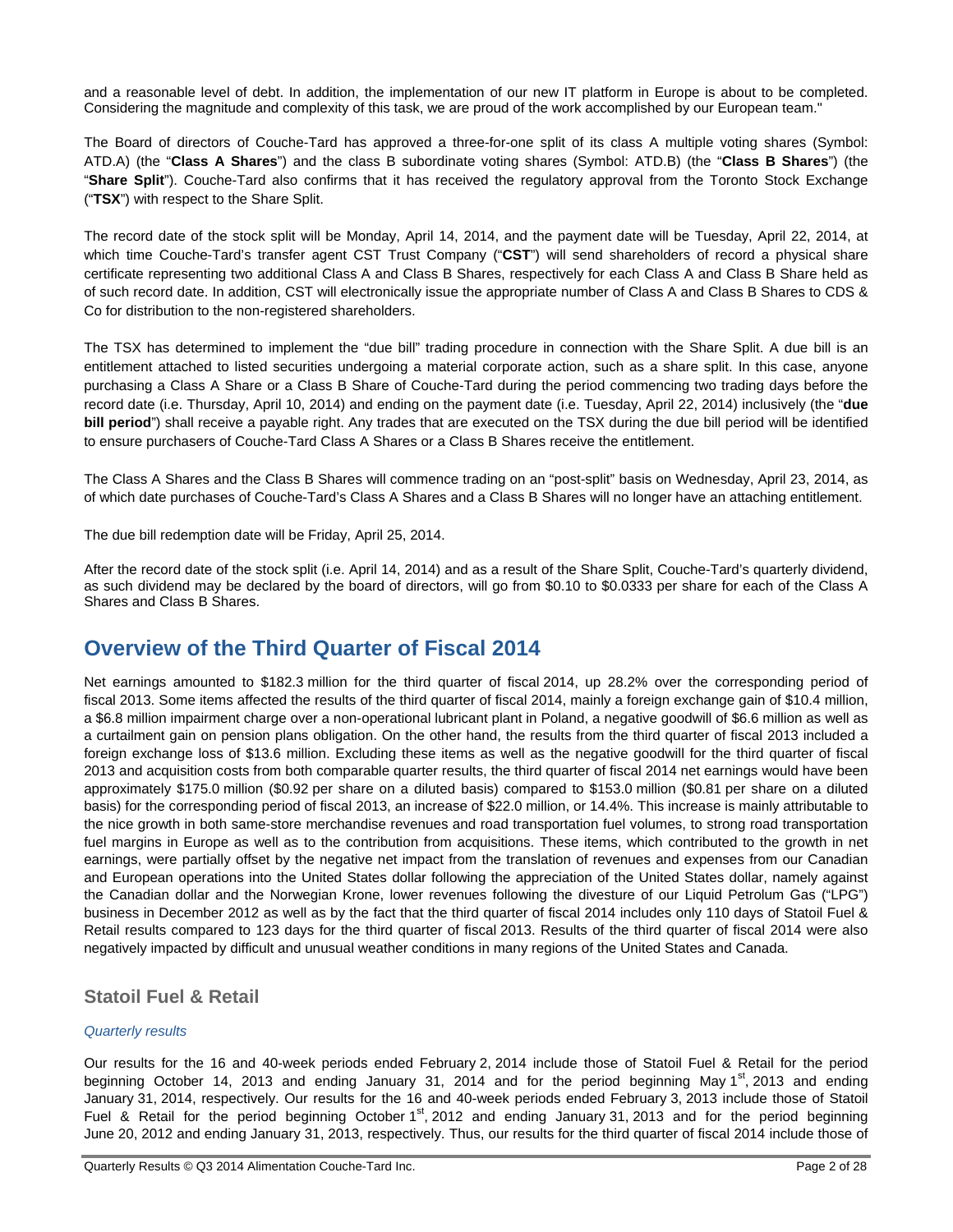Statoil Fuel & Retail for a period of 110 days compared with 123 days for the third quarter of fiscal 2013 while our results of the 40-week periods ended February 2, 2014 and February 3, 2013 include those of Statoil Fuel & Retail for a period of 275 and 226 days, respectively. For the 40-week period ended February 2, 2014, the contribution from our acquisitions, which corresponds to the difference between actual results of the first quarters of 2014 and 2013, is therefore also impacted by the difference between the number of days of Statoil Fuel & Retail's results included in our consolidated results.

Our consolidated balance sheet and store count as of February 2, 2014 includes Statoil Fuel & Retail's balance sheet and store count as of January 31, 2014, as adjusted for significant transactions, if any, that occurred between those two dates.

The following table provides an overview of Statoil Fuel & Retail's accounting periods that will be incorporated in our upcoming consolidated financial statements:

| <b>Couche-Tard Quarters</b>                                                                    | <b>Statoil Fuel &amp; Retail Equivalent Accounting Periods</b>                            | <b>Statoil Fuel &amp; Retail Balance</b><br>Sheet Date <sup>(1)</sup> |
|------------------------------------------------------------------------------------------------|-------------------------------------------------------------------------------------------|-----------------------------------------------------------------------|
| 12-week period that will end April 27, 2014<br>$(4th$ quarter of fiscal 2014)                  | February, March and April 2014                                                            | April 30, 2014                                                        |
| 12-week period that will end July 20, 2014<br>$(1st$ quarter of fiscal 2015)                   | From May 1 <sup>st</sup> , 2014 to July 20, 2014                                          | June 30, 2014                                                         |
| 12-week period that will end October 12, 2014<br>$(2nd$ quarter of fiscal 2015)                | From July 21, 2014 to October 12, 2014                                                    | September 30, 2014                                                    |
| 16-week period that will end February 1 <sup>st</sup> , 2015<br>$(3rd$ quarter of fiscal 2015) | From October 13, 2014 to October 31, 2014, November and December<br>2014 and January 2015 | January 31, 2015                                                      |

(1) The consolidated balance sheet will be adjusted for significant transactions, if any, occurring between Statoil Fuel & Retail balance sheet date and Couche-Tard balance sheet date.

We expect that the work toward the alignment of Statoil Fuel & Retail's accounting periods with those of Couche-Tard should start once we have finalized replacing Statoil Fuel & Retail financial systems, which is now scheduled to be completed at the beginning of fiscal 2015.

#### *Synergies and cost reduction initiatives*

Since the acquisition of Statoil Fuel & Retail, we have been actively working on identifying and implementing available synergies and cost reduction opportunities. Our analysis shows that opportunities are numerous and promising. Some can be implemented immediately while others may take more time to implement since they require rigorous analysis and planning. The finalization of the implementation of a new ERP system will also be required before we can put in place some of the identified opportunities. The goal is to find the right balance in order not to jeopardize ongoing activities and projects already underway.

During the 16-week period ended February 2, 2014, we recorded synergies and cost savings we estimated at approximately \$13.0 million, before income taxes. These synergies and cost reductions mainly affected operating, selling, administrative and general expenses as well as cost of sales. Since the acquisition, we estimate that total realized annual synergies and cost savings amount to approximately \$64.0 million, before income taxes. Management believes these amounts do not necessarily represent the full annual impact of all of our initiatives.

These synergies and cost reductions came from a variety of sources including cost reductions following the delisting of Statoil Fuel & Retail, the renegotiation of certain agreements with our suppliers, the reduction of in-store costs and the restructuring of certain departments.

Our work for the identification and implementation of available synergies and cost reduction opportunities is far from over. Our teams continue to work actively on various projects that seem promising and which, along with the implementation of new systems and marketing initiatives, should allow us to achieve our objectives. We therefore maintain our goal of annual synergies ranging from \$150.0 million to \$200.0 million before the end of December 2015.

Our synergies and cost reductions estimate is based on a number of important factors and assumptions. Among other things, our synergies and cost savings objective is based on our comparative analysis of organizational structures and current level of spending across our network as well as on our ability to bridge the gap, when relevant. Our synergies and cost reduction objective is also based on our assessment of current contracts in Europe and North America and how we expect to be able to renegotiate these contracts to take advantage of our increased purchasing power. In addition, our synergies and cost reduction objective assumes that we will be able to establish an effective process for sharing best practices across our network. Finally, our objective is also based on our ability to implement effectively and timely a new ERP system. A significant change in these facts and assumptions could significantly impact our synergies and cost reductions estimate.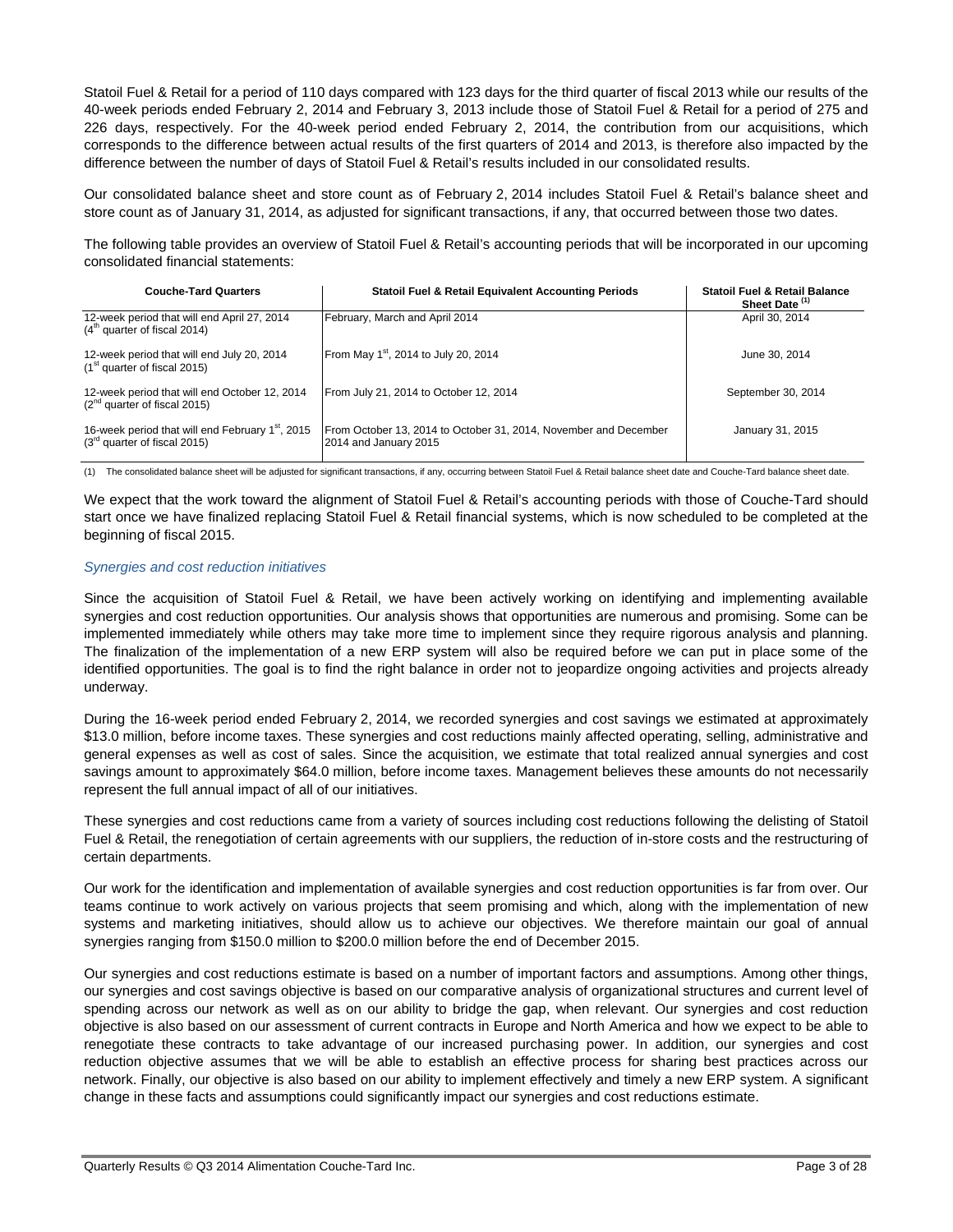### **Impairment**

During the third quarter of fiscal 2014, we recorded an impairment charge of \$6.8 million for a non-operational lubricant production plant located in Ostroweic, Poland, due to challenging market conditions for this type of asset.

### **Curtailment gain on pension plans obligation**

During the third quarter of fiscal 2014, we recorded a curtailment gain of \$0.9 million following the transfer of employees from a defined benefit pension plan to a less favorable defined contribution pension plan.

### **Network growth**

#### *Completed transactions*

On November 15, 2013, we acquired 23 company-operated stores operating in New Mexico, United States from Albuquerque Convenience and Retail LLC. We own the land and buildings for all sites.

On October 24, 2013, we acquired, from Publix Super Markets Inc., 11 company-operated stores, nine of which are located in Florida and the other two in Georgia, United States. We own the land and buildings for eight sites and lease these assets for the other three sites.

In addition, during the third quarter of fiscal 2014, we acquired two additional company-operated stores.

Available cash was used for these acquisitions.

#### *Outstanding transactions*

On February 10, 2014, subsequent to the end of the quarter, our Mexican operator, Circulo K, under its licensing agreement, has reached an agreement to acquire 878 stores in Mexico. We do not expect that this transaction will have a significant impact on our consolidated financial statements.

#### *Store construction*

We completed the construction of eight new stores during the 16-week period ended February 2, 2014 and of 14 new stores during the 40-week period ended February 2, 2014. As of February 2, 2014, 15 stores were under constructions and should open in the following quarters.

#### *Summary of changes in our stores network during the third quarter and first three quarters of fiscal 2014*

The following table presents certain information regarding changes in our stores network over the 16-week period ended February 2, 2014 $(1)$ :

|                                                                             | 16-week period ended February 2, 2014 |                     |            |                                                             |              |
|-----------------------------------------------------------------------------|---------------------------------------|---------------------|------------|-------------------------------------------------------------|--------------|
| Type of site                                                                | Company-<br>operated <sup>(2)</sup>   | $\text{CODO}^{(3)}$ | DODO $(4)$ | <b>Franchised</b><br>and other<br>affiliated <sup>(5)</sup> | <b>Total</b> |
| Number of sites, beginning of period                                        | 6.215                                 | 623                 | 537        | 1.108                                                       | 8,483        |
| Acquisitions                                                                | 36                                    |                     | -          |                                                             | 36           |
| Openings / constructions / additions                                        | 13                                    |                     | 12         | 41                                                          | 68           |
| Closures / disposals / withdrawals                                          | (38)                                  | (3)                 | (14)       | (48)                                                        | (103)        |
| Store conversion                                                            |                                       | (8)                 |            |                                                             |              |
| Number of sites, end of period                                              | 6.234                                 | 614                 | 534        | 1.102                                                       | 8,484        |
| Number of automated service stations included in the period end figures (6) | 912                                   |                     | 28         |                                                             | 940          |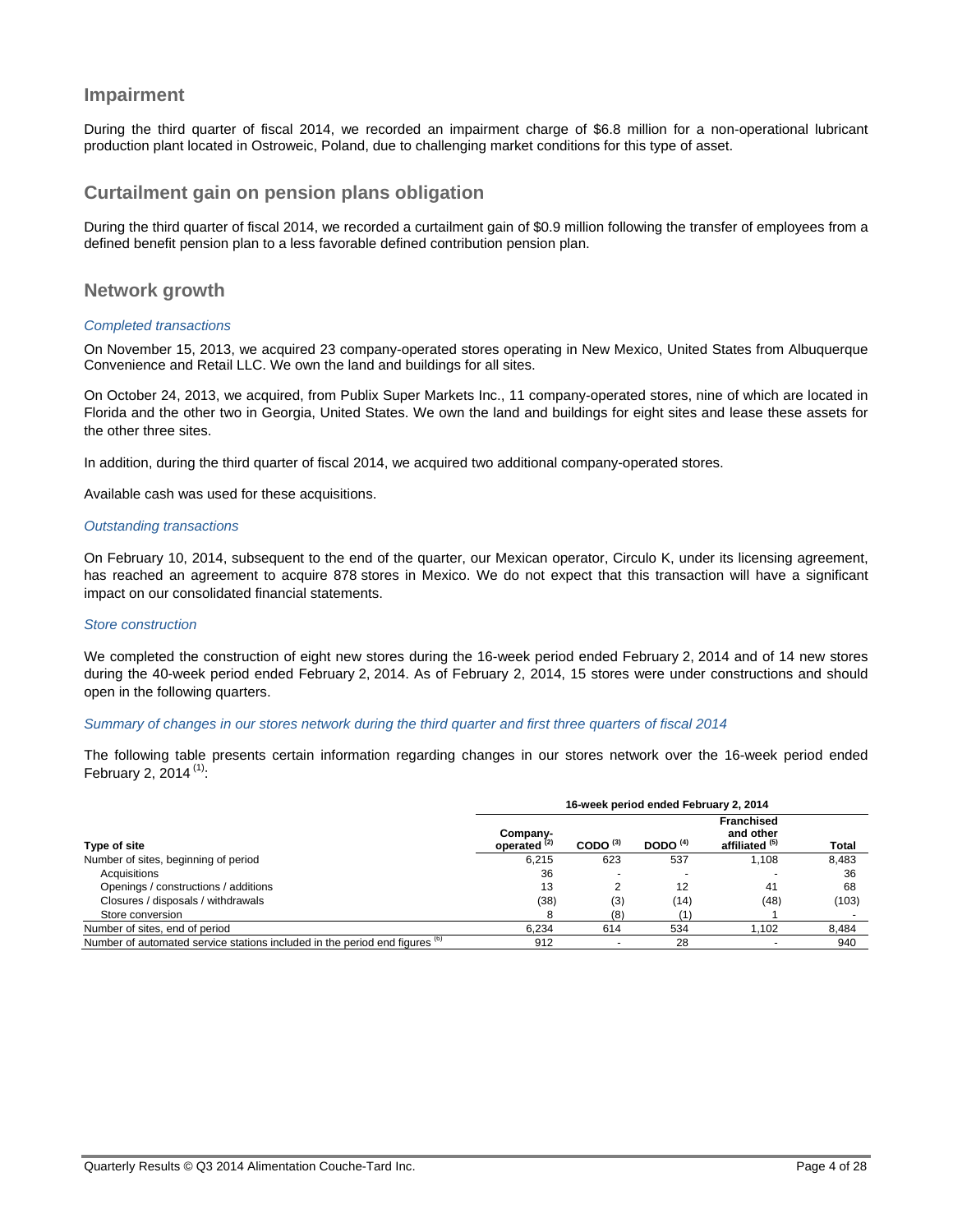The following table presents certain information regarding changes in our stores network over the 40-week period ended February 2, 2014 $(1)$ :

|                                      |                            | 40-week period ended February 2, 2014 |            |                                                             |              |  |  |  |
|--------------------------------------|----------------------------|---------------------------------------|------------|-------------------------------------------------------------|--------------|--|--|--|
| Type of site                         | Company-<br>operated $(2)$ | $\text{CODO}^{(3)}$                   | DODO $(4)$ | <b>Franchised</b><br>and other<br>affiliated <sup>(5)</sup> | <b>Total</b> |  |  |  |
| Number of sites, beginning of period | 6,235                      | 579                                   | 478        | 1.094                                                       | 8,386        |  |  |  |
| Acquisitions                         | 48                         | 61                                    | 54         |                                                             | 163          |  |  |  |
| Openings / constructions / additions | 24                         | 4                                     | 25         | 91                                                          | 144          |  |  |  |
| Closures / disposals / withdrawals   | (94)                       | (8)                                   | (22)       | (85)                                                        | (209)        |  |  |  |
| Store conversion                     | 21                         | (22)                                  | (1)        | 2                                                           |              |  |  |  |
| Number of sites, end of period       | 6.234                      | 614                                   | 534        | 1.102                                                       | 8.484        |  |  |  |

(1) These figures include 50% of the stores operated through RDK, a joint venture.

Sites for which the real estate is controlled by Couche-Tard (through ownership or lease agreements) and for which the stores (and/or the service-stations) are operated by Couche-Tard or one of its commission agent. Sites for which the real estate is controlled by Couche-Tard (through ownership or lease agreements) and for which the stores (and/or the service-stations) are operated by an

independent operator in exchange for rent and to which Couche-Tard supplies road transportation fuel through supply contracts. Some of these sites are subject to a franchise agreement, licensing or other similar agreement under one of our main or secondary banners.<br>(4) Sites controlled and operated by independent operators to which Couche-Tard supplies road transportation fuel through supply c

franchise agreement, licensing or other similar agreement under one of our main or secondary banners.

(5) Stores operated by an independent operator through a franchising, licensing or another similar agreement under one of our main or secondary banners.

(6) These sites sell road transportation fuel only.

In addition, under licensing agreements, about 4,200 stores are operated under the Circle K banner in ten other countries worldwide (China, Guam, Honduras, Hong Kong, Indonesia, Japan, Macau, Mexico, Vietnam and United Arab Emirates) which brings to more than 12,600 the number of sites in our network.

### **Dividends**

During its March 18, 2014 meeting, the Board of Directors declared a quarterly dividend of CA10.0¢ per share for the third quarter of fiscal 2014 to shareholders on record as at March 27, 2014 and approved its payment for April 10, 2014. This is an eligible dividend within the meaning of the Income Tax Act of Canada.

### **Outstanding shares and stock options**

As at March 14, 2014, Couche-Tard had 49,367,280 Class A multiple voting shares and 139,202,990 Class B subordinate voting shares issued and outstanding. In addition, as at the same date, Couche-Tard had 1,206,200 outstanding stock options for the purchase of Class B subordinate voting shares.

On March 11, 2014, the Corporation's Board of Directors approved a three-for-one split of all of the Corporation's issued and outstanding Class "A" and "B" shares. This share split has been approved by regulatory authorities and will become effective on April 14, 2014.

# **Exchange Rate Data**

We use the US dollar as our reporting currency which provides more relevant information given the predominance of our operations in the United States and the significant portion of our debt denominated in US dollars.

The following table sets forth information about exchange rates based upon closing rates expressed as US dollars per comparative currency unit:

|                                | 16-week periods ended |                  | 40-week periods ended |                  |
|--------------------------------|-----------------------|------------------|-----------------------|------------------|
|                                | February 2, 2014      | February 3, 2013 | February 2, 2014      | February 3, 2013 |
| Average for period             |                       |                  |                       |                  |
| Canadian Dollar <sup>(1)</sup> | 0.9394                | 1.0072           | 0.9566                | 1.0011           |
| Norwegian Krone <sup>(2)</sup> | 0.1641                | 0.1770           | 0.1667                | 0.1732           |
| Swedish Krone <sup>(2)</sup>   | 0.1536                | 0.1514           | 0.1529                | 0.1497           |
| Danish Krone <sup>(2)</sup>    | 0.1826                | 0.1751           | 0.1793                | 0.1719           |
| Zloty $\frac{2}{2}$            | 0.3258                | 0.3170           | 0.3172                | 0.3101           |
| Euro $(2)$                     | 1.3622                | 1.3058           | 1.3371                | 1.2810           |
| Lats $(3)$                     | 1.9384                | 1.8740           | 1.9050                | 1.8393           |
| Litas $(2)$                    | 0.3945                | 0.3782           | 0.3873                | 0.3711           |
| Ruble $(2)$                    | 0.0303                | 0.0324           | 0.0307                | 0.0318           |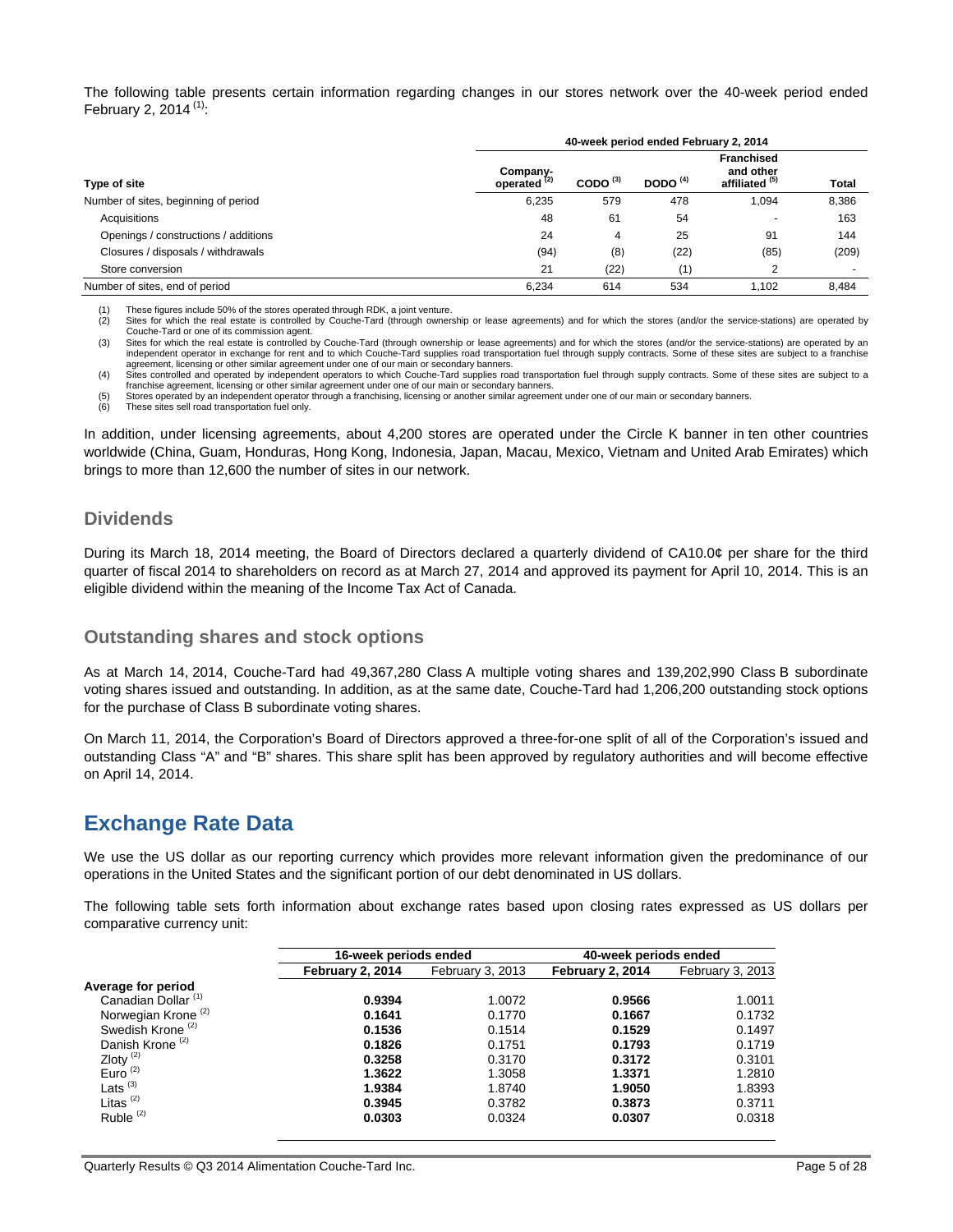|                                | As at February 2, 2014   | As at April 28, 2013 |
|--------------------------------|--------------------------|----------------------|
| Period end                     |                          |                      |
| Canadian Dollar                | 0.8978                   | 0.9834               |
| Norwegian Krone <sup>(4)</sup> | 0.1593                   | 0.1734               |
| Swedish Krone <sup>(4)</sup>   | 0.1528                   | 0.1543               |
| Danish Krone <sup>(4)</sup>    | 0.1810                   | 0.1766               |
| Zloty $(4)$                    | 0.3179                   | 0.3163               |
| Euro $(4)$                     | 1.3500                   | 1.3170               |
| Lats $(3)$                     | $\overline{\phantom{0}}$ | 1.8822               |
| Litas $(4)$                    | 0.3907                   | 0.3814               |
| Ruble <sup>(4)</sup>           | 0.0284                   | 0.0322               |
|                                |                          |                      |

(1) Calculated by taking the average of the closing exchange rates of each day in the applicable period.<br>(2) Average rate for the period from October 14, 2013 to January 31, 2014 for the 16-week period ended February 2, 20 ended February 2, 2014, from October 1st, 2012 to January 31, 2013 for the 16-week period ended February 3, 2013 and from June 20, 2012 to January 31, 2013 for the 40-week

period ended February 3, 2013. Calculated using the average exchange rate at the close of each day for the stated period.<br>(3) On January 1, 2014, Latvia changed its currency from Lats to Euro. The average rate is for the p February 2, 2014, from May 1st, 2013 to December 31, 2013 for the 40-week period ended February 2, 2014, from October 1st, 2012 to January 31, 2013 for the 16-week period<br>ended February 3, 2013 and from June 20, 2012 to Ja day for the stated period.

(4) As at January 31, 2014.

On January 1, 2014, Latvia changed its official currency from Lats to Euro. Results from the Latvian operations prior to the conversion date were converted using the Lats exchange rates as described in footnote 3 above while results from the Latvian operations following this date were converted using Euro exchange rates. Balance sheet items from Latvian operations as at February 2, 2014 were converted using the Euro exchange rate. This change in currency did not materially affect our consolidated financial statements.

Considering we use the US dollar as our reporting currency, in our consolidated financial statements and in the present document, unless indicated otherwise, results from our Canadian, European and corporate operations are translated into US dollars using the average rate for the period. Unless otherwise indicated, variances and explanations related to variations in the foreign exchange rate and the volatility of the Canadian dollar and European currencies which we discuss in the present document are therefore related to the translation in US dollars of our Canadian, European and corporate operations results.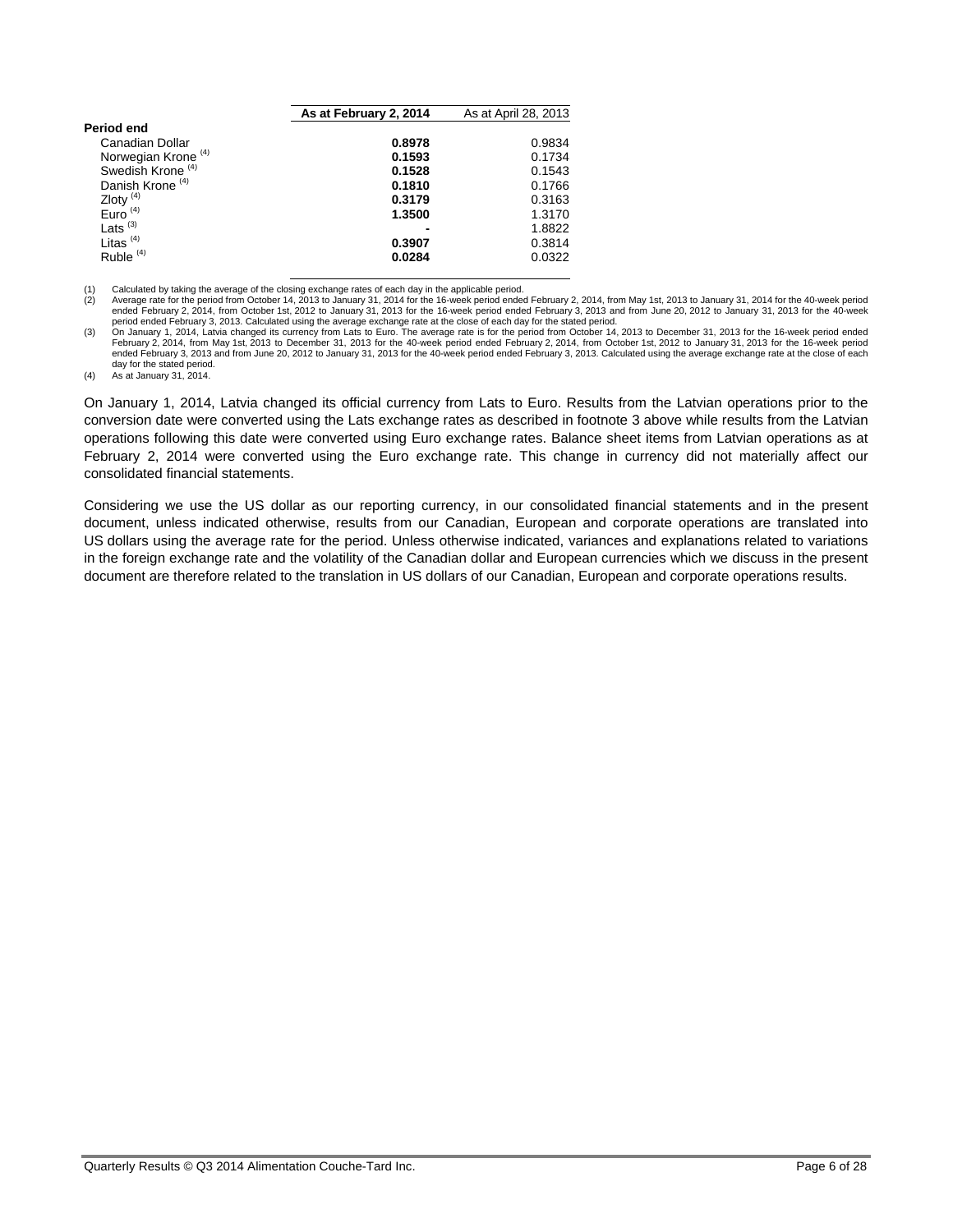# **Summary analysis of consolidated results for the third quarter and first three quarters of fiscal 2014**

The following table highlights certain information regarding our operations for the 16 and 40-week periods ended February 2, 2014 and February 3, 2013. The figures for the 16 and 40-week periods ended February 3, 2013 include those of Statoil Fuel & Retail for the period beginning October 1<sup>st</sup>, 2012 and ending January 31, 2013 and for the period beginning June 20, 2012 and ending January 31, 2013, respectively.

|                                                                               | 16-week period ended |                |              | 40-week period ended |                  |             |
|-------------------------------------------------------------------------------|----------------------|----------------|--------------|----------------------|------------------|-------------|
| (In millions of US dollars, unless otherwise stated)                          | February 2,          | February 3,    |              | February 2,          | February 3,      |             |
|                                                                               | 2014                 | 2013           | Variation %  | 2014                 | 2013             | Variation % |
| <b>Statement of Operations Data:</b><br>Merchandise and service revenues (1): |                      |                |              |                      |                  |             |
| <b>United States</b>                                                          | 1,399.0              | 1,328.0        | 5.3          | 3,699.6              | 3,486.5          | 6.1         |
| Europe                                                                        | 305.9                | 335.4          | (8.8)        | 793.5                | 619.7            | 28.0        |
| Canada                                                                        | 585.9                | 625.5          | (6.3)        | 1,661.7              | 1,724.2          | (3.6)       |
| Total merchandise and service revenues                                        | 2,290.8              | 2,288.9        | 0.1          | 6,154.8              | 5,830.4          | 5.6         |
| Road transportation fuel revenues:                                            |                      |                |              |                      |                  |             |
| <b>United States</b>                                                          | 4,475.5              | 4,326.6        | 3.4          | 11,743.9             | 11,257.8         | 4.3         |
| Europe                                                                        | 2,625.8              | 2,933.9        | (10.5)       | 6,739.6              | 5,474.4          | 23.1        |
| Canada                                                                        | 858.1                | 849.8          | 1.0          | 2,270.4              | 2,230.0          | 1.8         |
| Total road transportation fuel revenues                                       | 7,959.4              | 8,110.3        | (1.9)        | 20,753.9             | 18,962.2         | 9.4         |
| Other revenues <sup>(2)</sup> :                                               |                      |                |              |                      |                  |             |
| <b>United States</b>                                                          | 5.1                  | 2.0            | 155.0        | 11.0                 | 5.0              | 120.0       |
| Europe                                                                        | 837.8                | 1,065.7        | (21.4)       | 2.084.2              | 1,969.4          | 5.8         |
| Canada                                                                        | 0.1                  | 0.2            | (50.0)       | 0.4                  | 0.4              | 0.0         |
| Total other revenues                                                          | 843.0                | 1,067.9        | (21.1)       | 2,095.6              | 1,974.8          | 6.1         |
| <b>Total revenues</b>                                                         | 11,093.2             | 11,467.1       | (3.3)        | 29,004.3             | 26,767.4         | 8.4         |
| Merchandise and service gross profit <sup>(1)</sup> :                         | 457.0                |                |              |                      |                  |             |
| <b>United States</b><br>Europe                                                | 132.3                | 440.5<br>140.4 | 3.7<br>(5.8) | 1,204.8<br>328.7     | 1,159.0<br>251.9 | 4.0<br>30.5 |
| Canada                                                                        | 191.4                | 208.4          | (8.2)        | 553.0                | 581.7            | (4.9)       |
| Total merchandise and service gross profit                                    | 780.7                | 789.3          | (1.1)        | 2,086.5              | 1,992.6          | 4.7         |
| Road transportation fuel gross profit:                                        |                      |                |              |                      |                  |             |
| <b>United States</b>                                                          | 226.5                | 227.6          | (0.5)        | 636.7                | 593.7            | 7.2         |
| Europe                                                                        | 278.9                | 273.9          | 1.8          | 717.4                | 522.9            | 37.2        |
| Canada                                                                        | 48.5                 | 50.1           | (3.2)        | 129.9                | 126.9            | 2.4         |
| Total road transportation fuel gross profit                                   | 553.9                | 551.6          | 0.4          | 1,484.0              | 1,243.5          | 19.3        |
| Other revenues gross profit (2):                                              |                      |                |              |                      |                  |             |
| <b>United States</b>                                                          | 5.1                  | 2.0            | 155.0        | 11.0                 | 5.0              | 120.0       |
| Europe                                                                        | 110.8                | 132.4          | (16.3)       | 291.3                | 247.8            | 17.6        |
| Canada                                                                        | 0.1                  | 0.2            | (50.0)       | 0.4                  | 0.4              | 0.0         |
| Total other revenues gross profit                                             | 116.0                | 134.6          | (13.8)       | 302.7                | 253.2            | 19.5        |
| <b>Total gross profit</b>                                                     | 1,450.6              | 1,475.5        | (1.7)        | 3,873.2              | 3,489.3          | 11.0        |
| Operating, selling, administrative and general expenses                       | 1,037.6              | 1,084.4        | (4.3)        | 2,601.1              | 2,423.8          | 7.3         |
| Negative goodwill<br>Curtailment gain on defined benefits pension plans       | (6.6)                | (0.4)          | 1,550.0      | (48.2)               | (1.6)            | 2,912.5     |
| obligation                                                                    | (0.9)                |                |              | (0.9)                |                  |             |
| Depreciation, amortization and impairment of property                         |                      |                |              |                      |                  |             |
| and equipment and other assets                                                | 186.0                | 182.6          | 1.9          | 441.2                | 383.0            | 15.2        |
| <b>Operating income</b>                                                       | 234.5                | 208.9          | 8.9          | 880.0                | 684.1            | 28.5        |
| Net earnings                                                                  | 182.3                | 142.2          | 28.2         | 667.1                | 426.4            | 56.4        |
| <b>Other Operating Data:</b>                                                  |                      |                |              |                      |                  |             |
| Merchandise and service gross margin (1):                                     |                      |                |              |                      |                  |             |
| Consolidated                                                                  | 34.1%                | 34.5%          | (0.4)        | 33.9%                | 34.2%            | (0.3)       |
| <b>United States</b>                                                          | 32.7%                | 33.2%          | (0.5)        | 32.6%                | 33.2%            | (0.6)       |
| Europe                                                                        | 43.2%                | 41.9%          | 1.3          | 41.4%                | 40.6%            | 0.8         |
| Canada                                                                        | 32.7%                | 33.3%          | (0.6)        | 33.3%                | 33.7%            | (0.4)       |
| Growth of same-store merchandise revenues (3) (4).                            |                      |                |              |                      |                  |             |
| <b>United States</b><br>Europe                                                | 3.8%<br>0.9%         | 0.8%           |              | 3.7%<br>1.3%         | 1.3%             |             |
| Canada                                                                        | 2.2%                 | 1.7%           |              | 2.0%                 | 2.3%             |             |
| Road transportation fuel gross margin :                                       |                      |                |              |                      |                  |             |
| United States (cents per gallon) <sup>(4</sup>                                | 17.02                | 17.80          | (4.4)        | 19.12                | 18.61            | 2.7         |
| Europe (cents per litre) <sup>(5)</sup>                                       | 11.44                | 9.74           | 17.5         | 11.07                | 9.89             | 11.9        |
| Canada (CA cents per litre) <sup>(4)</sup>                                    | 5.87                 | 5.88           | (0.2)        | 6.01                 | 5.79             | 3.8         |
| Volume of road transportation fuel sold (5):                                  |                      |                |              |                      |                  |             |
| United States (millions of gallons)                                           | 1,403.1              | 1,306.7        | 7.4          | 3,519.3              | 3,265.8          | 7.8         |
| Europe (millions of litres)                                                   | 2,437.8              | 2,812.5        | (13.3)       | 6,482.6              | 5,285.4          | 22.7        |
| Canada (millions of litres)                                                   | 888.0                | 852.7          | 4.1          | 2,282.7              | 2,200.4          | 3.7         |
| Growth of (decrease in) same-store road<br>transportation fuel volume (4).    |                      |                |              |                      |                  |             |
| <b>United States</b>                                                          | 1.3%                 | 0.8%           |              | 1.4%                 | 0.5%             |             |
| Europe                                                                        | 2.7%                 |                |              | 2.2%                 |                  |             |
| Canada                                                                        | 2.1%                 | (0.9%          |              | 1.2%                 | 0.4%             |             |
| Per Share Data:                                                               |                      |                |              |                      |                  |             |
| Basic net earnings per share (dollars per share)                              | 0.97                 | 0.76           | 27.6         | 3.54                 | 2.31             | 53.2        |
| Diluted net earnings per share (dollars per share)                            | 0.96                 | 0.75           | 28.0         | 3.52                 | 2.29             | 53.7        |
|                                                                               |                      |                |              |                      |                  |             |

Quarterly Results © Q3 2014 Alimentation Couche-Tard Inc. **Page 7** of 28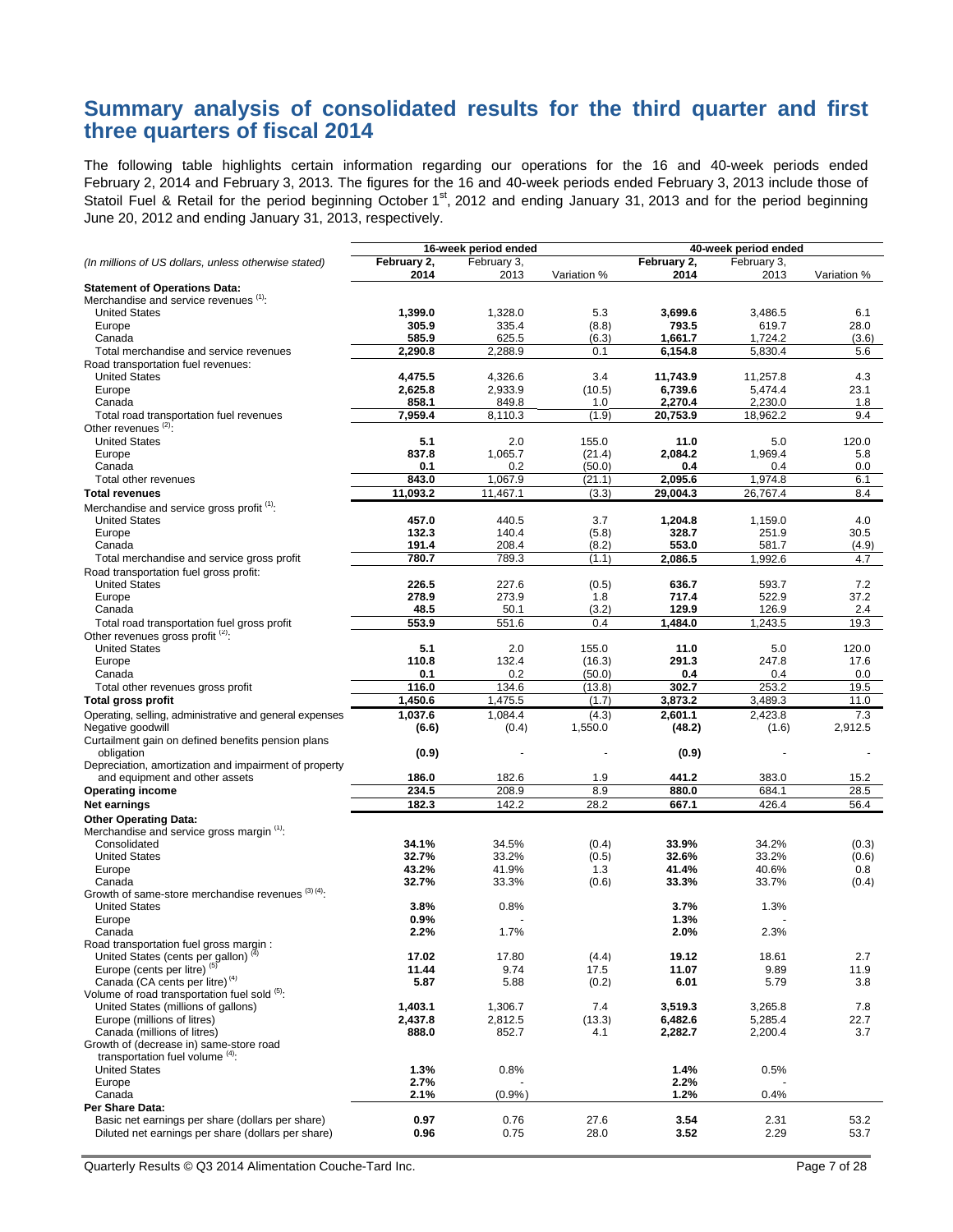|                                                                    | February 2, 2014 | April 28, 2013          | Variation \$ |
|--------------------------------------------------------------------|------------------|-------------------------|--------------|
| <b>Balance Sheet Data:</b>                                         |                  |                         |              |
| Total assets                                                       | 10.367.2         | 10.546.2                | (179.0)      |
| Interest-bearing debt                                              | 2.779.5          | 3.605.1                 | (825.6)      |
| Shareholders' equity                                               | 3.725.7          | 3.216.7                 | 509.0        |
| <b>Indebtedness Ratios:</b>                                        |                  |                         |              |
| Net interest-bearing debt/total capitalization (6)                 | 0.37:1           | 0.48:1                  |              |
| Net interest-bearing debt/Adjusted EBITDA <sup>(1)</sup>           | 1.39:1           | $1.98:1^{(8)}$          |              |
| Adjusted net interest bearing debt/Adjusted EBITDAR <sup>(9)</sup> | 2.51:1           | $3.05:1^{(8)}$          |              |
| <b>Returns:</b>                                                    |                  |                         |              |
| Return on equity (10)                                              | 23.4%            | $21.5\%$ <sup>(8)</sup> |              |
| Return on capital employed (11)                                    | 13.3%            | 11.0% $^{(8)}$          |              |

(1) Includes revenues derived from franchise fees, royalties, suppliers rebates on some purchases made by franchisees and licensees as well as merchandise wholesale.

(2) Includes revenues from rental of assets, from sale of aviation and marine fuel, heating oil, kerosene, lubricants and chemicals. Revenues for the 16 and 40-week periods ended

February 3, 2013 include revenues from the Liquefied Petroleum Gas ("LPG")'s operations. Those operations were sold in December 2012.

(3) Does not include services and other revenues (as described in footnote 1 above). Growth in Canada is calculated based on Canadian dollars. Growth in Europe is calculated based on Norwegian Krones.

(4) For company-operated stores only.

(5) Total road transportation fuel.<br>(6) This ratio is presented for info -6) This ratio is presented for information purposes only and represents a measure of financial condition used especially in financial circles. It represents the following calculation: long-<br>term interest-bearing presented public corporations.

(7) This ratio is presented for information purposes only and represents a measure of financial condition used especially in financial circles. It represents the following calculation: longterm interest-bearing debt, net of cash and cash equivalents and temporary investments divided by EBITDA (Earnings Before Interest, Tax, Depreciation, Amortization and Impairment) adjusted for restructuring expenses, curtailment gain on certain defined benefits pension plans obligation and negative goodwill. It does not have a standardized meaning prescribed by IFRS and therefore may not be comparable to similar measures presented by other public corporations.

(8) This ratio is presented on a pro forma basis. It includes Couche-Tard's results for fiscal year ended April 28, 2013 as well as Statoil Fuel & Retail's results for the 12-month period ended April 30, 2013. Statoil Fuel & Retail balance sheet and earnings have been adjusted to make their presentation in line with Couche-Tard's policies and for fair value adjustments to assets acquired, including goodwill, and to liabilities assumed.

-9) This ratio is presented for information purposes only and represents a measure of financial condition used especially in financial circles. It represents the following calculation: long-<br>term interest-bearing debt plus Tax, Depreciation, Amortization, Impairment and Rent expense) adjusted for restructuring costs, curtailment gain on certain defined benefits pension plans obligation as well as

negative goodwill. It does not have a standardized meaning prescribed by IFRS and therefore may not be comparable to similar measures presented by other public corporations.<br>(10) This ratio is presented for information pur divided by average equity for the corresponding period. It does not have a standardized meaning prescribed by IFRS and therefore may not be comparable to similar measures presented by other public corporations.

(11) This ratio is presented for information purposes only and represents a measure of performance used especially in financial circles. It represents the following calculation: earnings before income taxes and interests divided by average capital employed for the corresponding period. Capital employed represents total assets less short-term liabilities not bearing<br>interests. It does not have a standardize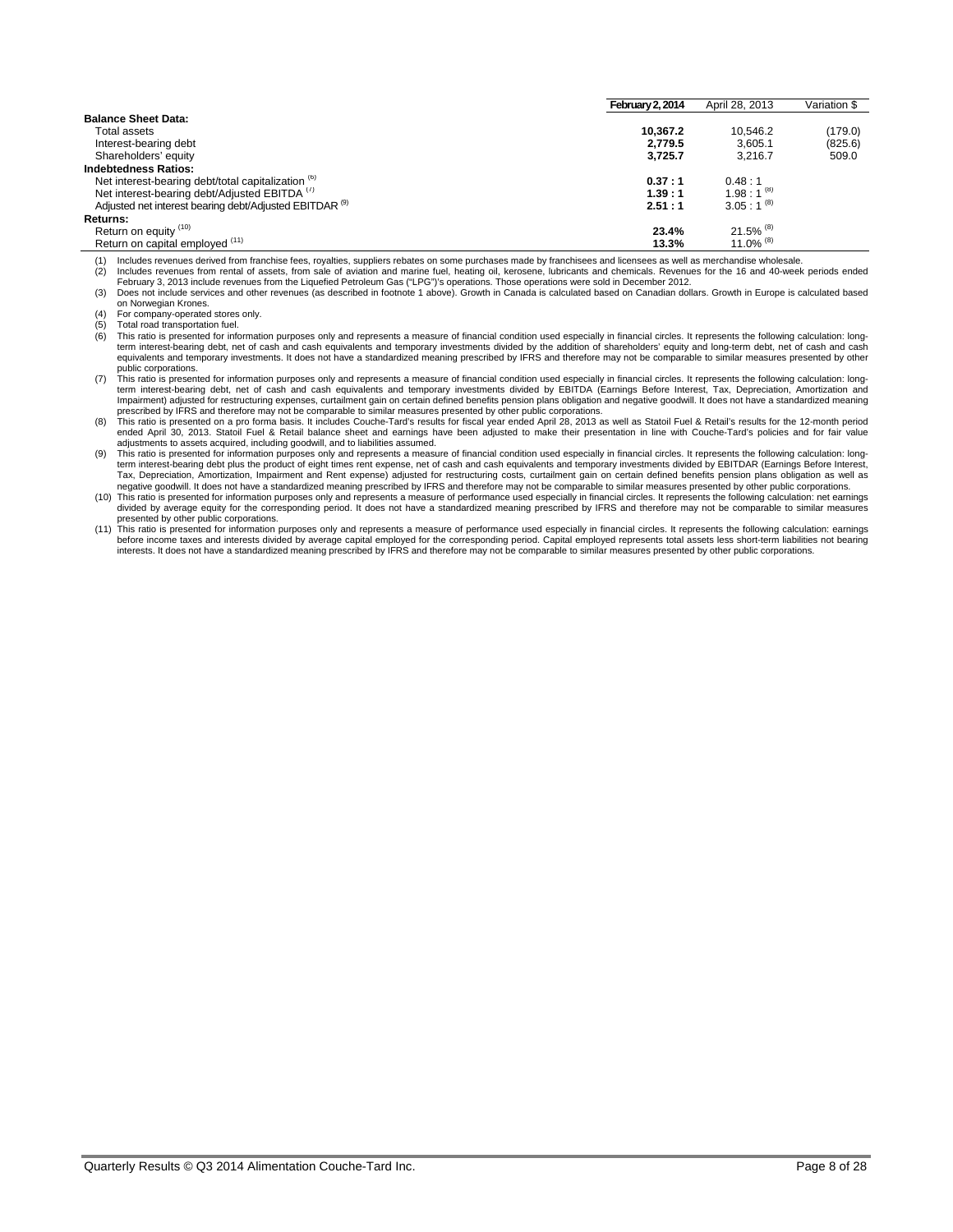### **Revenues**

Our revenues were \$11.1 billion in the third quarter of fiscal 2014, down \$373.9 million, a decrease of 3.3%, mainly attributable to the divesture of our European Liquefied Petroleum Gas ("LPG") business in December 2012, to the negative net impact from the translation of revenues from our Canadian and European operations into US dollars, to lower average road transportation fuel retail prices in the United States as well as to the fact that the third quarter of fiscal 2014 only includes 110 days of Statoil Fuel & Retail results compared with 123 days for the third quarter of fiscal 2013. These items contributing to the reduction in revenues were partly offset by the contribution from acquisitions as well as by the nice growth in same-store merchandise revenues and road transportation fuel volume in both North America and Europe.

For the first three quarters of fiscal 2014, our revenues grew by \$2.2 billion, an increase of 8.4% compared to the first three quarters of fiscal 2013 mainly attributable to the contribution from acquisitions as well as to the increase in same-store merchandise revenues and road transportation fuel volume in both North America and Europe. These items that contributed to the increase in revenues were partially offset by the impact of the divesture of our Liquefied Petroleum Gas ("LPG") business in December 2012, by lower average road transportation fuel retail prices in the United States as well as by the negative net impact from the translation of revenues from our Canadian and European operations into the United States dollar.

More specifically, the growth of merchandise and service revenues for the third quarter of fiscal 2014 was \$1.9 million or 0.1%. Excluding the negative impact from the translation of our European and Canadian operations into US dollars, which was approximately \$36.0 million, consolidated merchandise and service sales increased by \$37.9 million. Growth, in dollar, of the consolidated merchandise and service sales was partially offset by the fact that the results of Statoil Fuel & Retail include 110 days for the third quarter of fiscal 2014 compared to 123 days for the comparable quarter of fiscal 2013.This increase is attributable to the contribution from acquisitions which amounted to approximately \$22.0 million as well as to organic growth. Same-store merchandise revenues increased by 3.8% in the United States and 2.2% in Canada, which is really noteworthy considering the unfavorable weather which affected many of our markets in North America. This strong increase in same-store merchandise sales is attributable to our merchandising strategies, to the economic conditions in each of these two markets as well as to the investments we made to enhance service and the offering of products in our stores. In both countries, we continued to favour pricing strategies aimed at boosting in-store traffic which helped us gain momentum in terms of transactions count while the fresh food category continued to post a nice growth in several of our markets. In Europe, the exchange of best practices, the implementation of new and sustainable merchandising strategies as well as the investments made through extensive marketing campaigns to promote in-store offering allowed us to turn around the negative sales trend that existed when we acquired Statoil Fuel & Retail. Consequently, for a fourth consecutive quarter, same-store merchandise revenues in Europe posted a growth. This growth, which was 0.9% for the third quarter, was driven by strong food services and coffee sales. Items that contributed to the increase in revenues were partly offset by the negative net impact from the translation of revenues from our Canadian and European operations into the United States dollar, which amounted to approximately \$36.0 million as well as the fact that the third quarter of fiscal 2014 only includes 110 days of Statoil Fuel & Retail results compared with 123 days for the third quarter of fiscal 2013.

In the first three quarters of fiscal 2014, merchandise and service revenues rose by \$324.4 million, a 5.6% increase compared to the same period the previous fiscal year, mainly because of the contribution from acquisitions and the increase in samestore merchandise revenues of 3.7% in the United States, of 1.3% in Europe and of 2.0% in Canada. Items which contributed to the increase in revenues were partly offset by the negative net impact from the translation of revenues from our Canadian and European operations into US dollars, which amounted to approximately \$61.0 million.

Road transportation fuel revenues decreased by \$150.9 million or 1.9% in the third quarter of fiscal 2014. This decrease was mainly attributable to the divesture and closure of stores as part of our continuous work to improve the quality of our network, to the negative net impact from the translation of revenues from our Canadian and European operations into US dollars which amounted to approximately \$58.0 million as well as to the fact that the third quarter of fiscal 2014 only includes 110 days of Statoil Fuel & Retail results compared with 123 days for the third quarter of fiscal 2013. Overall, the variations in road transportation fuel prices had a negative impact on revenues of approximately \$16.0 million. The impact of the lower average retail price of road transportation fuel in the United States was partly offset by the impact of the higher average price in Europe and in Canada as shown in the following table, starting with the fourth quarter of the fiscal year ended April 29, 2012: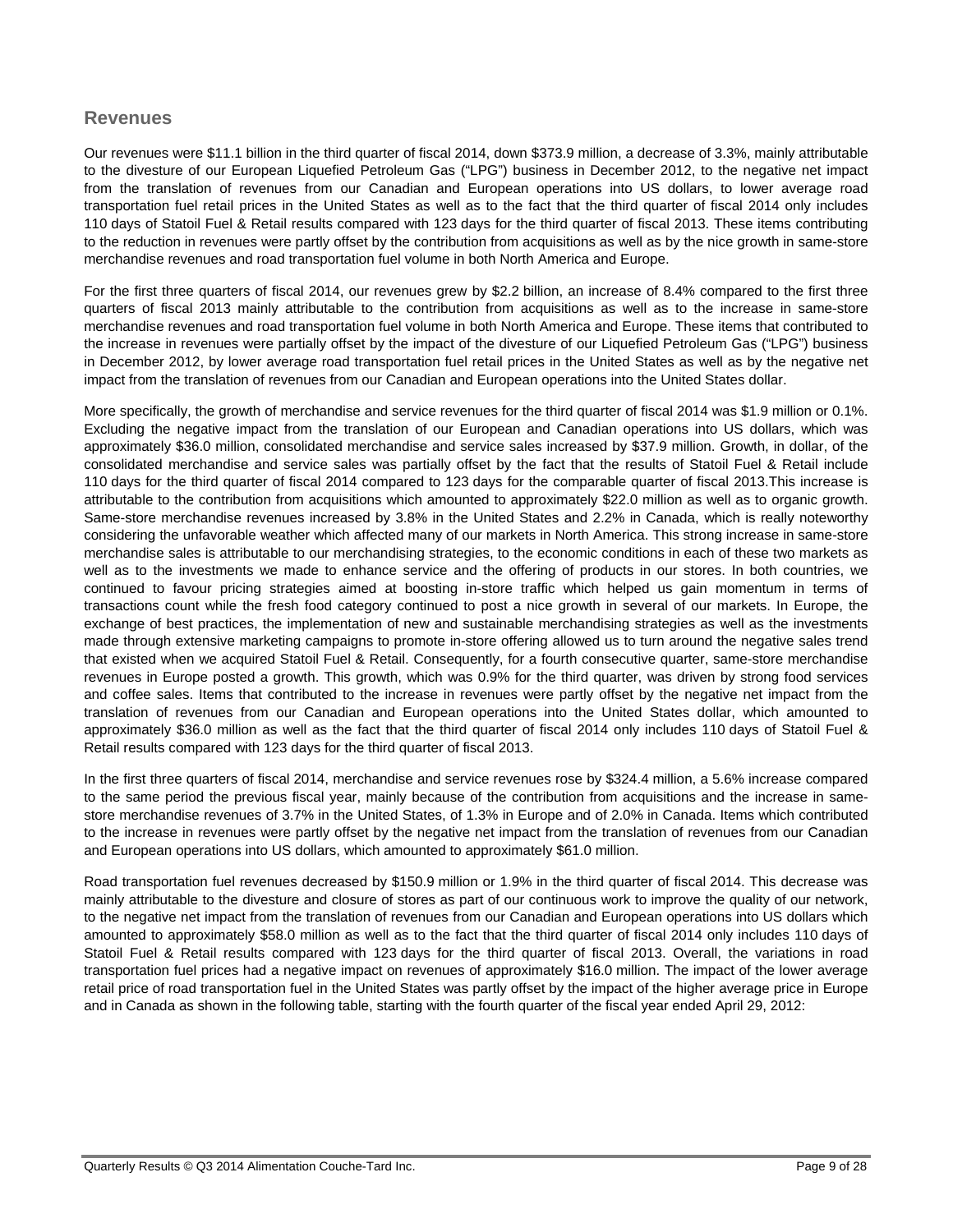| Quarter                               | $\boldsymbol{\Lambda}^\textsf{th}$ | ⊿st    | $\gamma$ <sup>nd</sup> | rd و   | Weighted<br>average |
|---------------------------------------|------------------------------------|--------|------------------------|--------|---------------------|
| 52-week period ended February 2, 2014 |                                    |        |                        |        |                     |
| United States (US dollars per gallon) | 3.61                               | 3.51   | 3.45                   | 3.24   | 3.44                |
| Europe (US cents per litre)           | 103.80                             | 100.72 | 103.25                 | 107.49 | 104.47              |
| Canada (CA cents per litre)           | 115.65                             | 114.53 | 117.05                 | 113.11 | 114.94              |
| 53-week period ended February 3, 2013 |                                    |        |                        |        |                     |
| United States (US dollars per gallon) | 3.73                               | 3.49   | 3.65                   | 3.35   | 3.54                |
| Europe (US cents per litre)           |                                    |        | 103.96                 | 104.70 | 104.38              |
| Canada (CA cents per litre)           | 117.0                              | 112.62 | 117.41                 | 110.43 | 114.02              |

Items that contributed to the reduction in revenues were partly offset by the \$204.6 million contribution from acquisitions and by organic growth. In the United States and in Canada, same-store road transportation fuel volume increased by 1.3% and by 2.1%, respectively while in Europe, same-store road transportation fuel volume increased by 2.7% which is also a strong improvement over the trend our European network was posting before we acquired Statoil Fuel & Retail and is demonstrated by our increasing market shares in Scandinavia. Our new fuel brand "*milesTM*" we launched in some of our European markets is delivering encouraging results and is again a nice contributor to third quarter performance. This is also the fourth quarter in a row that same-store road transportation fuel volume is showing positive results.

For the first three quarters of fiscal 2014, road transportation fuel revenues increased by \$1.8 billion or 9.4%. Acquisitions contributed to an increase in revenues of approximately \$2.4 billion while same-store road transportation fuel volume increased by 1.4% in the United States, by 2.2% in Europe and by 1.2% in Canada. Items which contributed to the growth were partially offset by the lower average retail price of road transportation fuel which generated a net decrease in revenues of approximately \$228.0 million and by the negative net impact from the translation of revenues from our Canadian and European operations into US dollars, which amounted to approximately \$20.0 million.

Other revenues decreased by \$224.9 million in the third quarter of fiscal 2014, mostly attributable to the divesture of our European LPG business in December 2012, to the decrease in aviation fuel revenues as well as to the fact that the third quarter of fiscal 2014 only includes 110 days of Statoil Fuel & Retail results compared with 123 days for the third quarter of fiscal 2013. For the first three quarters of fiscal 2014, other revenues showed an increase of \$120.8 million, mainly attributable to the contribution from acquisitions, partially offset by lower LPG and aviation fuel revenues.

### **Gross profit**

In the third quarter of fiscal 2014, the consolidated merchandise and service gross margin was \$780.7 million, a contraction of \$8.6 million or 1.1% compared with the corresponding quarter of fiscal 2013. Excluding the negative impact from the translation of our European and Canadian operations into US dollars, which was approximately \$10.0 million, consolidated merchandise and service gross margin increased by \$1.4 million. Growth, in dollar, of the consolidated merchandise and service gross margin was partially offset by the fact that the results of Statoil Fuel & Retail include 110 days for the third quarter of fiscal 2014 compared to 123 days for the comparable quarter of fiscal 2013. In the United States, the gross margin was down 0.5% from 32.7% to 33.2% and by 0.6% in Canada, to 32.7% while it increased by 1.3% in Europe to 43.2%. Overall, this performance reflects changes in the product-mix, the modifications we brought to our supply terms as well as our merchandising strategy in line with market competitiveness and economic conditions within each market. Similar to the prior quarters, in North America, the decrease in the margin as a percentage of sales mainly reflects the impact of our pricing strategies aimed at increasing store traffic which had a favourable impact on revenues but brought the margin percentage down. However, on a net basis, this strategy had an overall positive impact since the merchandise and service gross profit increased. In Europe, the increase in the margin as a percentage of sales is the result of a cumulative reclassification between revenues and cost of sales for the first and second quarter of fiscal 2014. Excluding this reclassification, the margin in Europe would have been 42.0%, which is comparable to the margin recorded in the third quarter of fiscal 2013. The higher merchandise and service gross margin as a percentage of sales in Europe reflects price and cost structures as well as a revenue mix that are different from those in North America.

During the first three quarters of fiscal 2014, the consolidated merchandise and service gross margin increased by \$93.9 million or 4.7%. The gross margin was 32.5% in the United States, a decrease of 0.6%, it was 33.3% in Canada, down 0.4% while in Europe, it was 41.4 %, an increase of 0.8%.

In the third quarter of fiscal 2014, the road transportation fuel gross margin for our company-operated stores in the United States decreased by 0.78  $\phi$  per gallon, from 17.80  $\phi$  per gallon last year to 17.02  $\phi$  per gallon this year. In Canada, the gross margin is almost flat to CA5.87¢ per litre compared with CA5.88 ¢ per litre for the third quarter of fiscal 2013. In Europe, the total road transportation fuel gross margin was 11.44 ¢ per litre for the third quarter of fiscal 2014, an important increase of 1.70  $\ell$  per litre compared with 9.74  $\ell$  per litre for the third quarter of fiscal 2013. The road transportation fuel gross margin of our company-operated stores in the United States as well as the impact of expenses related to electronic payment modes for the last eight quarters, starting with the fourth quarter of fiscal year ended April 29, 2012, were as follows: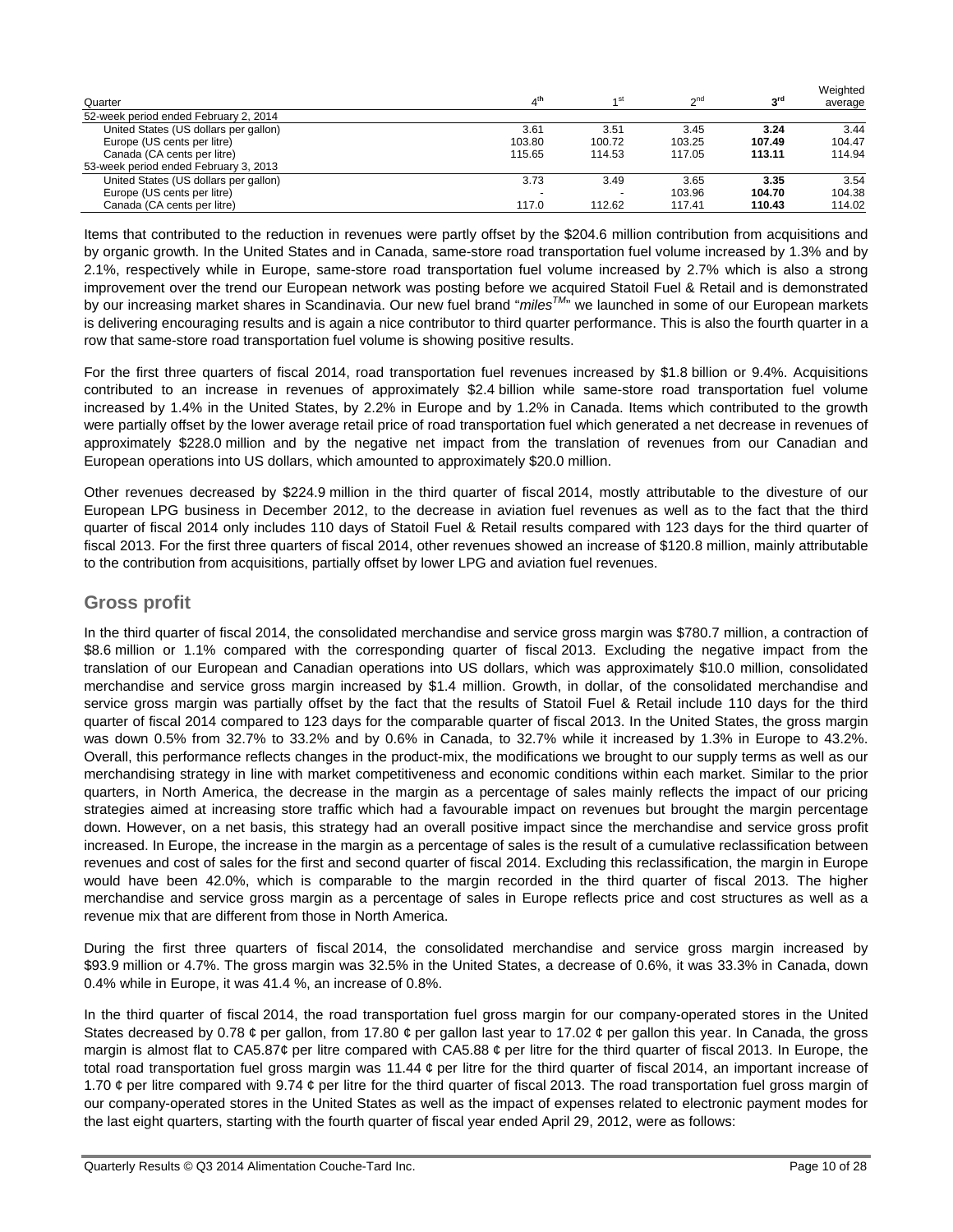(US cents per gallon)

|                                                                  |       |       |           |                 | Weighted |
|------------------------------------------------------------------|-------|-------|-----------|-----------------|----------|
| Quarter                                                          |       |       | $\sim$ nd | 3 <sup>rd</sup> | average  |
| 52-week period ended February 2, 2014                            |       |       |           |                 |          |
| Before deduction of expenses related to electronic payment modes | 19.30 | 19.42 | 21.56     | 17.02           | 19.17    |
| Expenses related to electronic payment modes                     | 5.03  | 4.99  | 5.04      | 4.79            | 4.95     |
| After deduction of expenses related to electronic payment modes  | 14.27 | 14.43 | 16.52     | 12.23           | 14.22    |
| 53-week period ended February 3, 2013                            |       |       |           |                 |          |
| Before deduction of expenses related to electronic payment modes | 16.98 | 23.20 | 15.20     | 17.80           | 18.22    |
| Expenses related to electronic payment modes                     | 5.06  | 4.97  | 5.15      | 4.79            | 4.98     |
| After deduction of expenses related to electronic payment modes  | 11.92 | 18.23 | 10.05     | 13.01           | 13.24    |

For the first three quarters of fiscal 2014, the road transportation fuel gross margin for our company-operated stores in the United States increased by 0.51¢ per gallon, from 18.61¢ per gallon last fiscal year to 19.12¢ per gallon this fiscal year. In Canada, the margin increased, reaching CA6.01¢ per litre compared with CA5.79¢ per litre for the comparable period of fiscal 2013. The total road transportation fuel margin in Europe stood at 11.07¢ per litre, an increase of 1.17¢ per litre.

### **Operating, selling, administrative and general expenses**

For the third quarter and first three quarters of fiscal 2014, operating, selling, administrative and general expenses decreased by 4.3% and increased by 7.3%, respectively, compared with the third quarter and first three quarters of fiscal 2013, but decreased by 3.4% and 0.3%, respectively, if we exclude certain items, as demonstrated by the following table:

|                                                                      | 16-week period ended<br>February 2, 2014 | 40-week period ended<br>February 2, 2014 |
|----------------------------------------------------------------------|------------------------------------------|------------------------------------------|
| Total variance as reported                                           | $(4.3\%)$                                | 7.3%                                     |
| Subtract:                                                            |                                          |                                          |
| Increase from incremental expenses related to acquisitions           | 0.8%                                     | 8.5%                                     |
| Decrease from divesture of LPG business                              | (0.2%                                    | $(0.1\%)$                                |
| Increase from higher electronic payment fees, excluding acquisitions | 0.3%                                     | 0.3%                                     |
| Decrease from the net impact of foreign exchange translation         | $(1.8\%)$                                | $(1.0\%)$                                |
| Acquisition costs recognized to earnings of fiscal 2014              | 0.1%                                     | 0.1%                                     |
| Acquisition costs recognized to earnings of fiscal 2013              | $(0.1\%)$                                | (0.2%                                    |
| <b>Remaining variance</b>                                            | $(3.4\%)$                                | $(0.3\%)$                                |

The remaining variance for the third quarter of fiscal 2014 is mainly due to the lower number of days from our European operations, partly offset by higher expenses to support our organic growth. For the first three quarters of fiscal 2014, the variance in our operating expenses comes from sound management of our expenses across our operations as well as from the impact of synergies. We continue to favour a tight control of our costs throughout the organization while making sure to maintain the quality of the service we offer our clients.

In Europe, expense level is still affected by the implementation of a new IT infrastructure and the rollout of an ERP system. Our IT costs should continue to go down progressively over the course of the next quarters.

### **Earnings before interests, taxes, depreciation, amortization and impairment (EBITDA) and adjusted EBITDA**

During the third quarter of fiscal 2014, EBITDA increased by 7.5% compared to the corresponding period of the previous fiscal year, reaching \$425.1 million. Net of acquisition costs recorded to earnings, acquisitions contributed approximately \$9.0 million to EBITDA, while the variation in exchange rates had a negative impact of approximately \$5.0 million. As for the first three quarters of fiscal 2014, EBITDA increased by 24.1% compared to the corresponding period of the previous fiscal year, reaching \$1,340.0 million. Net of acquisition costs recorded to earnings, acquisitions contributed approximately \$147.0 million to EBITDA of the first three quarters of fiscal 2014 while the variation in exchange rates had an unfavorable impact of approximately \$6.9 million.

Excluding the curtailment gain on pension plans obligation of the third quarter of fiscal 2014 as well as the negative goodwill of both comparable periods, the third quarter of fiscal 2014 adjusted EBITDA increased by \$22.4 million or 5.7% compared to the corresponding period of the previous fiscal year, reaching \$417.6 million. For the first three quarters of fiscal 2014, excluding the curtailment gain on pension plans obligation as well as the negative goodwill for both comparable periods, adjusted EBITDA increased by \$212.6 million or 19.7% compared to the corresponding period of the previous fiscal year, reaching \$1,290.9 million. Growth of adjusted EBITDA was partially offset by the fact that the results of Statoil Fuel & Retail include 110 days for the third quarter of fiscal 2014 compared to 123 days for the comparable quarter of fiscal 2013.

It should be noted that EBITDA and adjusted EBITDA are not performance measures defined by IFRS, but we, as well as investors and analysts, use these measures to evaluate the Corporation's financial and operating performance. Note that our definition of these measures may differ from the one used by other public corporations: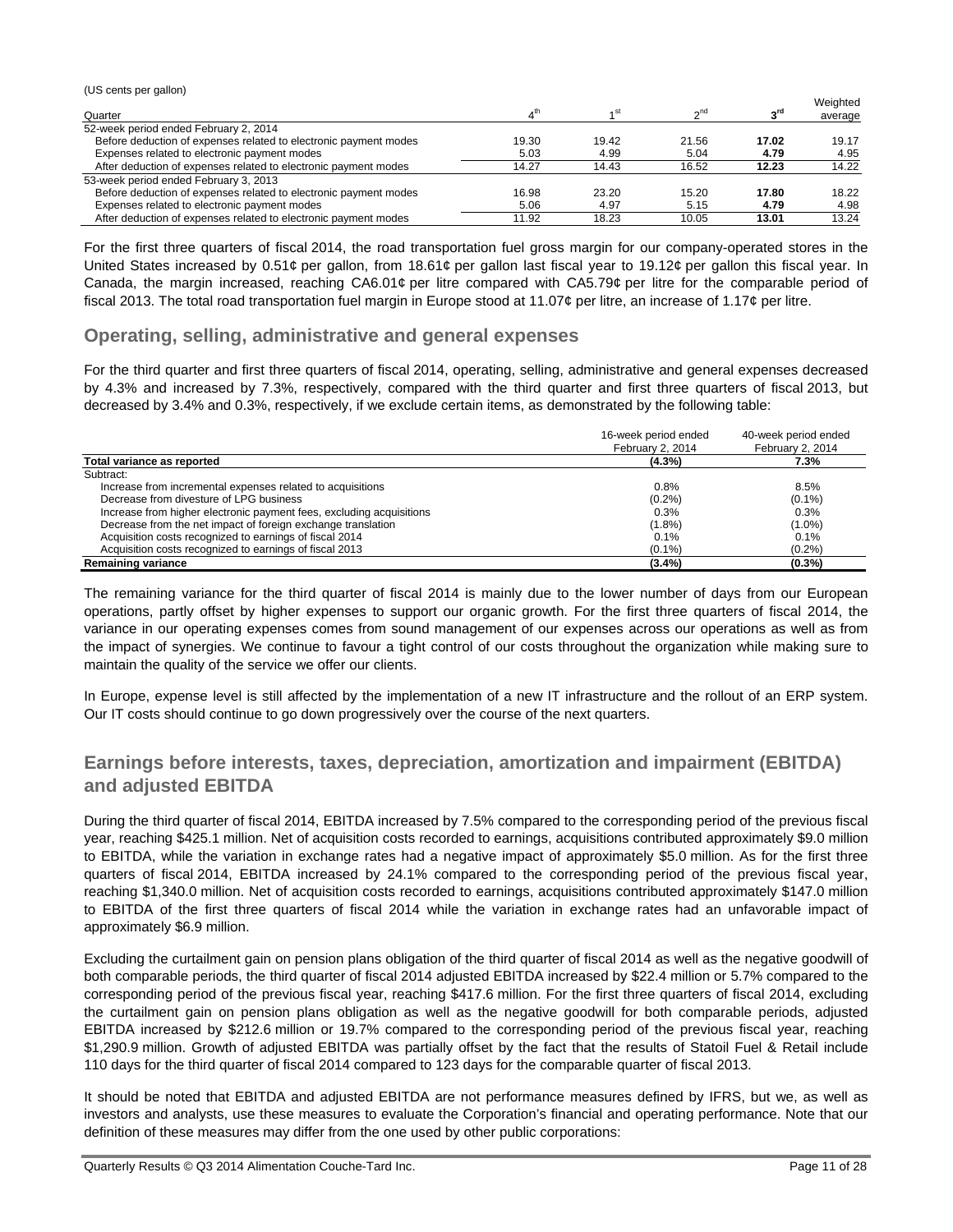|                                                 | 16-week period ended |                  | 40-week period ended |                  |
|-------------------------------------------------|----------------------|------------------|----------------------|------------------|
| (in millions of US dollars)                     | February 2, 2014     | February 3, 2013 | February 2, 2014     | February 3, 2013 |
| Net earnings, as reported                       | 182.3                | 142.2            | 667.1                | 426.4            |
| Add:                                            |                      |                  |                      |                  |
| Income taxes                                    | 35.0                 | 21.3             | 148.0                | 83.5             |
| Net financial expenses                          | 21.8                 | 49.4             | 83.7                 | 187.1            |
| Depreciation and amortization and impairment of |                      |                  |                      |                  |
| property and equipment and other assets         | 186.0                | 182.6            | 441.2                | 383.0            |
| <b>EBITDA</b>                                   | 425.1                | 395.5            | 1.340.0              | 1,080.0          |
| Remove:                                         |                      |                  |                      |                  |
| Negative goodwill                               | (6.6)                | (0.2)            | (48.2)               | (1.6)            |
| Curtailment gain on pension plan obligation     | (0.9)                |                  | (0.9)                |                  |
| <b>Adjusted EBITDA</b>                          | 417.6                | 395.3            | 1.290.9              | 1.078.4          |

### **Depreciation, amortization and impairment of property and equipment and other assets**

For the third quarter of fiscal 2014 and the first three quarter of fiscal 2014, depreciation, amortization and impairment expense increased due to an impairment charge of \$6.8 million on a non-operational lubricant production plant as well as to investments made through acquisitions, replacement of equipment, addition of new stores and ongoing improvement of our network. For the third quarter of fiscal 2014, items contributing to this increase were partly offset by the fact that the third quarter of fiscal 2014 only includes 110 days of Statoil Fuel & Retail results compared with 123 days for the third quarter of fiscal 2013.

During the third quarter of fiscal 2014, we have completed the analysis of the remaining useful lives of Statoil Fuel & Retail property and equipment in order to modify the depreciation periods accordingly. Based on our analysis, we concluded that the modification of depreciation periods would reduce the depreciation expense but the final results are not significantly different from the preliminary estimates reflected in the depreciation expense of the previous quarters.

### **Net financial expenses**

The third quarter of fiscal 2014 shows net financial expenses of \$21.8 million, a decrease of \$27.6 million compared to the third quarter of fiscal 2013. Excluding the net foreign exchange gain of \$10.4 million and the net foreign exchange loss of \$13.6 million recorded respectively in the third quarter of fiscal 2014 and in the third quarter of fiscal 2013, the decrease in net financial expenses is \$3.6 million. The decrease is mainly attributable to the reduction in our long-term debt following repayments we made on our revolving and acquisition facilities partly offset by the higher effective interest rates of our senior unsecured notes compared with the effective rate of our acquisition facility. With respect to the net foreign exchange gain of \$10.4 million, it is mainly due to the impact of the exchange rate fluctuations on certain inter-company balances and external long term debt as well as to the impact of exchange rates fluctuations on US dollars denominated sales made by our European operations.

For the first three quarters of fiscal 2014, we recorded net financial expenses of \$83.7 million compared to \$187.1 million for the comparable period of fiscal 2013. Excluding the net foreign exchange loss of \$1.4 million and of \$3.6 million recorded respectively in the first three quarters of fiscal 2014 and in the first three quarters of fiscal 2013 as well as the \$102.9 million non-recurring loss on foreign exchange forward contracts recorded in the first three quarters of fiscal 2013, the first three quarters of fiscal 2014 posted net financial expenses of \$82.3 million, up \$1.7 million compared to the first three quarters of fiscal 2013. The increase is mainly due to the fact that the first three quarters of fiscal 2013 did not include the full impact of the financing costs related to the acquisition of Statoil Fuel & Retails since this acquisition closed on in the later part of June 2012.

### **Income taxes**

The income tax rate for the third quarter of fiscal 2014 was 16.1%, compared to 13.0% for the corresponding quarter of the previous fiscal year. For the first three quarters of fiscal 2014, the rate is 18.2% compared to a rate of 16.4% for the first three quarters of the previous fiscal year. The income tax rate for the first three quarters of fiscal 2014 was higher than expected because of overall higher taxable income in the United States where we have our highest statutory tax rate. Excluding the net impact from the negative goodwill recorded in the first quarter of fiscal 2014, the income tax rate would have been approximately 17.1% for the first three quarters of fiscal 2014.

### **Net earnings**

We closed the third quarter of fiscal 2014 with net earnings of \$182.3 million, compared to \$142.2 million for the third quarter of the previous fiscal year, an increase of \$40.1 million or 28.2%. Diluted net earnings per share stood at \$0.96 compared to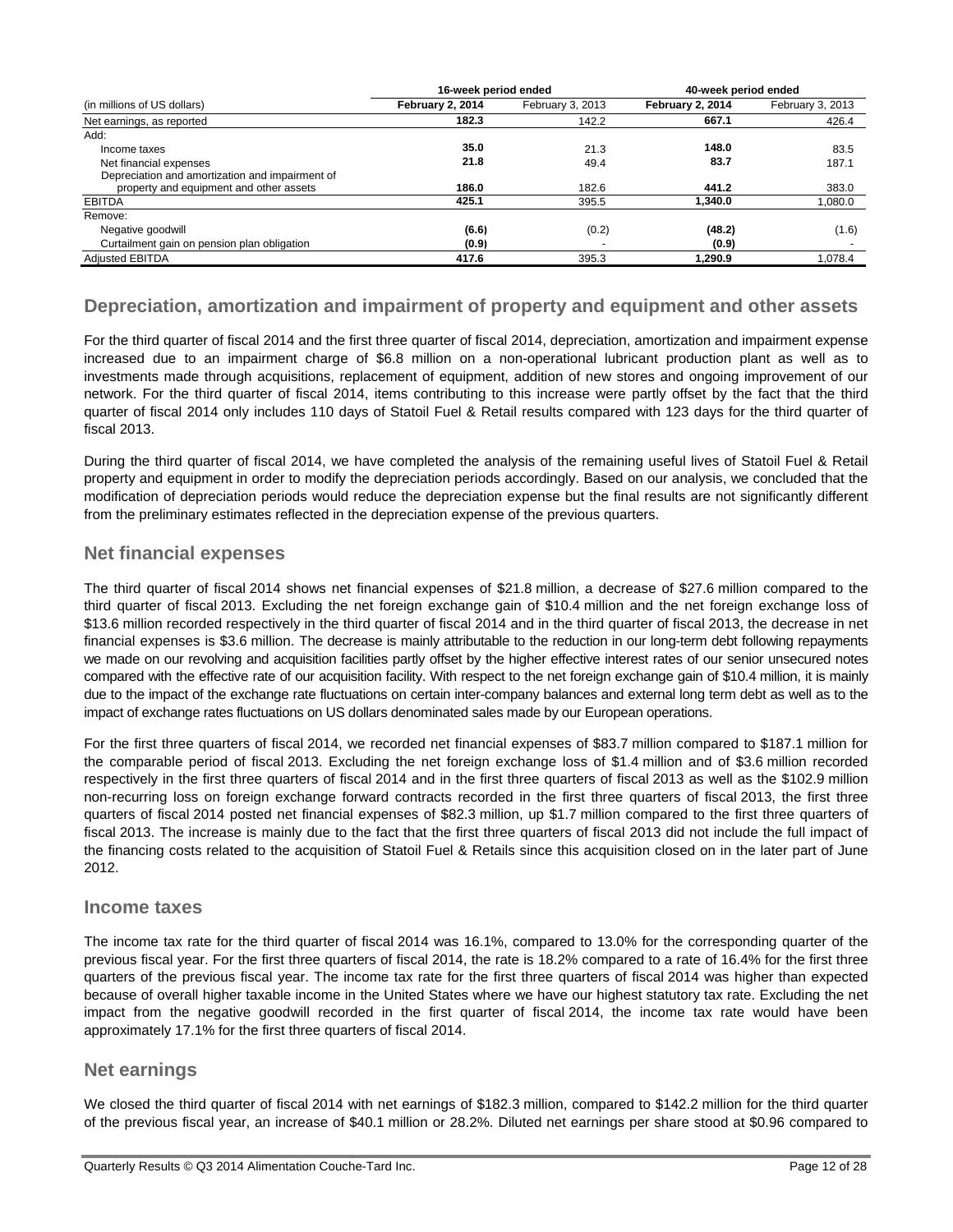\$0.75 the previous year, an increase of 28.0%. The translation of revenues from our Canadian and European operations into the US dollars had a negative impact of approximately \$9.5 million on net earnings of the third quarter of fiscal 2014.

Excluding from the third quarter of fiscal 2014 earnings the \$6.8 million impairment charge on a non-operational lubricant plant in Poland, the curtailment gain on pension plans obligation, the net foreign exchange gain, the negative goodwill as well as acquisition costs and excluding from the third quarter of fiscal 2013 earnings the net foreign exchange loss, acquisition costs as well as the negative goodwill, the third quarter of fiscal 2014 net earnings would have been approximately \$175.0 million (\$0.92 per share on a diluted basis) compared to \$153.0 million (\$0.81 per share on a diluted basis) for the corresponding period of fiscal 2013, an increase of \$22.0 million, or 14.4%. Growth of adjusted net earnings was partially offset by the fact that the results of Statoil Fuel & Retail include 110 days for the third quarter of fiscal 2014 compared to 123 days for the comparable quarter of fiscal 2013.

For the first three quarters of fiscal 2014, net earnings were \$667.1 million, compared to \$426.4 million the previous fiscal year, an increase of \$240.7 million or 56.4%. Diluted net earnings per share stood at \$3.52 compared to \$2.29 the previous year, an increase of 53.7%.

Excluding from net earnings of the first three quarters of fiscal 2014 the \$6.8 million impairment charge on a non-operational lubricant plant in Poland, the curtailment gain on pension plans obligation, the negative goodwill, the net foreign exchange loss as well as acquisition costs and excluding from net earnings of the first three quarters of fiscal 2013 the non-recurring loss on forwards, the net foreign exchange loss, the negative goodwill as well as acquisition costs, net earnings would have stood at approximately \$643.0 million, up \$137.0 million or 27.1%, while diluted earnings per share would have stood at approximately \$3.40, an increase of 25.0%.

# **Financial Position as at February 2, 2014**

As shown by our indebtedness ratios included in the "Selected Consolidated Financial Information" section and our net cash provided by operating activities, our financial position is excellent.

Our total consolidated assets amounted to \$10.4 billion as at February 2, 2014, a decrease of \$179.0 million over the balance as at April 28, 2013. This decrease stems primarily from the negative impact of the net appreciation of the US dollar compared to the functional currencies of our operations in Canada and Europe at the balance sheet date, partly offset by the overall rise in assets resulting from the acquisitions we made during the first three quarters of fiscal 2014 as well as from the increase in accounts receivable.

During the 52-week period ended on February 2, 2014, we recorded a return on capital employed of 13.3%<sup>1</sup>, still progressing since the acquisition of Statoil Fuel & Retail.

Significant balance sheet variations are explained as follows:

### **Accounts receivable**

 $\overline{a}$ 

Accounts receivable increased by \$52.2 million, from \$1,616.0 million as at April 28, 2013 to \$1,668.2 million as at February 2, 2014. The increase mainly stems from timing effects and increased road transportation fuel sales to third parties.

### **Long-term debt and current portion of long-term debt**

Long-term debt decreased by \$825.6 million, from \$3,605.1 million as at April 28, 2013 to \$2,779.5 million as at February 2, 2014. In August 2013, we issued CA\$300.0 million Canadian dollar denominated senior unsecured notes for net proceeds of US\$285.6 million. Subsequently, we repaid approximately \$1,020.0 million of our acquisition and revolving facilities from the net proceeds of this issuance as well as from available cash. Our long term debt, some of which is denominated in Canadian dollar, was also affected by the impact of weakening of the Canadian dollar against the United States dollar, which was approximately \$105.0 million. As a result, our debt, net of cash and cash equivalents, amounted to \$2,229.7 million as at February 2, 2014, a reduction of \$717.1 million compared to the balance as at April 28, 2013.

<sup>1</sup> This ratio is presented for information purposes only and represents a measure of performance used especially in financial circles. It represents the following calculation: earnings before income taxes and interests divided by average capital employed. Capital employed represents total assets less short-term liabilities not bearing interests. It does not have a standardized meaning prescribed by IFRS and therefore may not be comparable to similar measures presented by other public corporations. It includes Couche-Tard's results for the first three quarters of fiscal year ending April 27, 2014 and the last quarter of fiscal year ended April 28, 2013.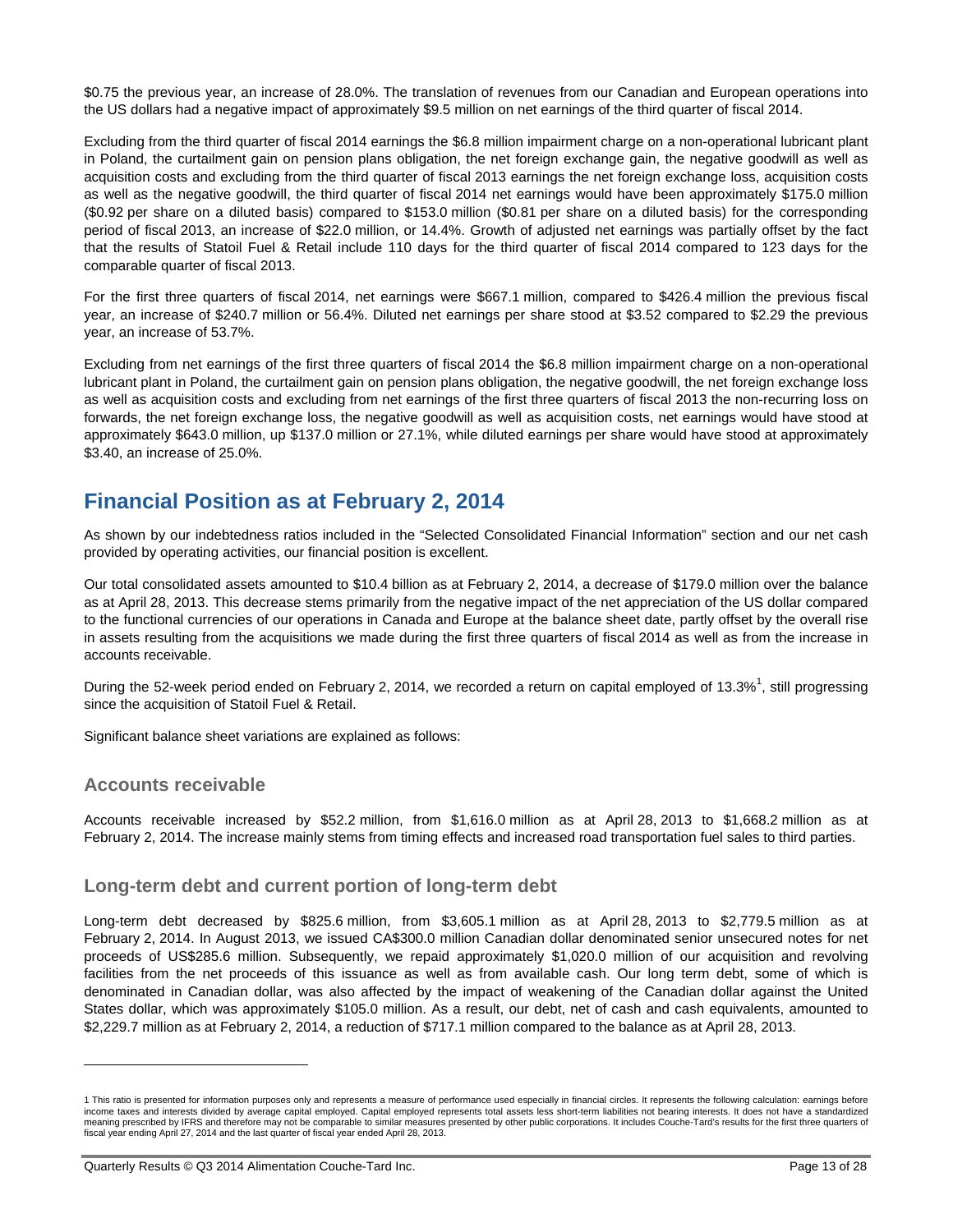### **Financial liabilities**

Financial liabilities increased by \$64.1 million, from \$20.4 million as at April 28, 2013 to \$84.5 million as at February 2, 2014. The increase stems from the change in fair value of the cross-currency interest rate swap, which is determined based on market rates obtained from our financial institutions for similar financial instruments. Change in fair value of this financial instrument is recorded in other comprehensive income.

### **Shareholders' Equity**

Shareholders' equity amounted to \$3.7 billion as at February 2, 2014, up \$509.0 million compared to April 28, 2013, mainly reflecting net earnings of the first three quarters of fiscal 2014, partly offset by other comprehensive loss and dividends. For the 52-week period ended February 2, 2014, we recorded a return on equity of 23.4%  $^1$ .

# **Liquidity and Capital Resources**

Our sources of liquidity remain unchanged compared with the fiscal year ended April 28, 2013. For further information, please refer to our 2013 Annual Report. With respect to dividends paid as well as to capital expenditures and acquisitions carried out in the first three quarters of fiscal 2014, they were financed using available cash. We expect that cash generated from operations together with borrowings available under our revolving unsecured credit facilities will be adequate to meet our liquidity needs in the foreseeable future.

During the first three quarters of fiscal 2014, we repaid approximately \$1,368.0 million of our acquisition facility from \$803.0 million drawn down under our revolving facilities, \$285.6 million from the issuance of Canadian dollar denominated senior unsecured notes as well as from available cash. An additional amount of \$455.0 million was also repaid on our revolving facilities from available cash. As at February 2, 2014, \$693.5 million of our revolving unsecured operating credit D had been used. As at the same date, the weighted average effective interest rate was 1.23% and standby letters of credit in the amount of CA\$2.1 million and \$29.6 million were outstanding. As at February 2, 2014, the term revolving unsecured operating credit E was unused.

As at February 2, 2014, \$599.9 million were available under our revolving unsecured credit facilities and we were in compliance with the restrictive covenants and ratios imposed by the credit agreements at that date. Thus, at the same date, we had access to more than \$1.1 billion through our available cash and revolving unsecured operating credit agreements.

On November 4, 2013, we extended by one year the term of our revolving unsecured operating credit D. The agreement will expire in December 2017.

 $\overline{a}$ 

<sup>1</sup> This ratio is presented for information purposes only and represents a measure of performance used especially in financial circles. It represents the following calculation: net earnings divided by average equity. It does not have a standardized meaning prescribed by IFRS and therefore may not be comparable to similar measures presented by other public corporations. It includes Couche-Tard's results for the first three quarters of fiscal year ending April 27, 2014 and the last quarter of fiscal year ended April 28, 2013.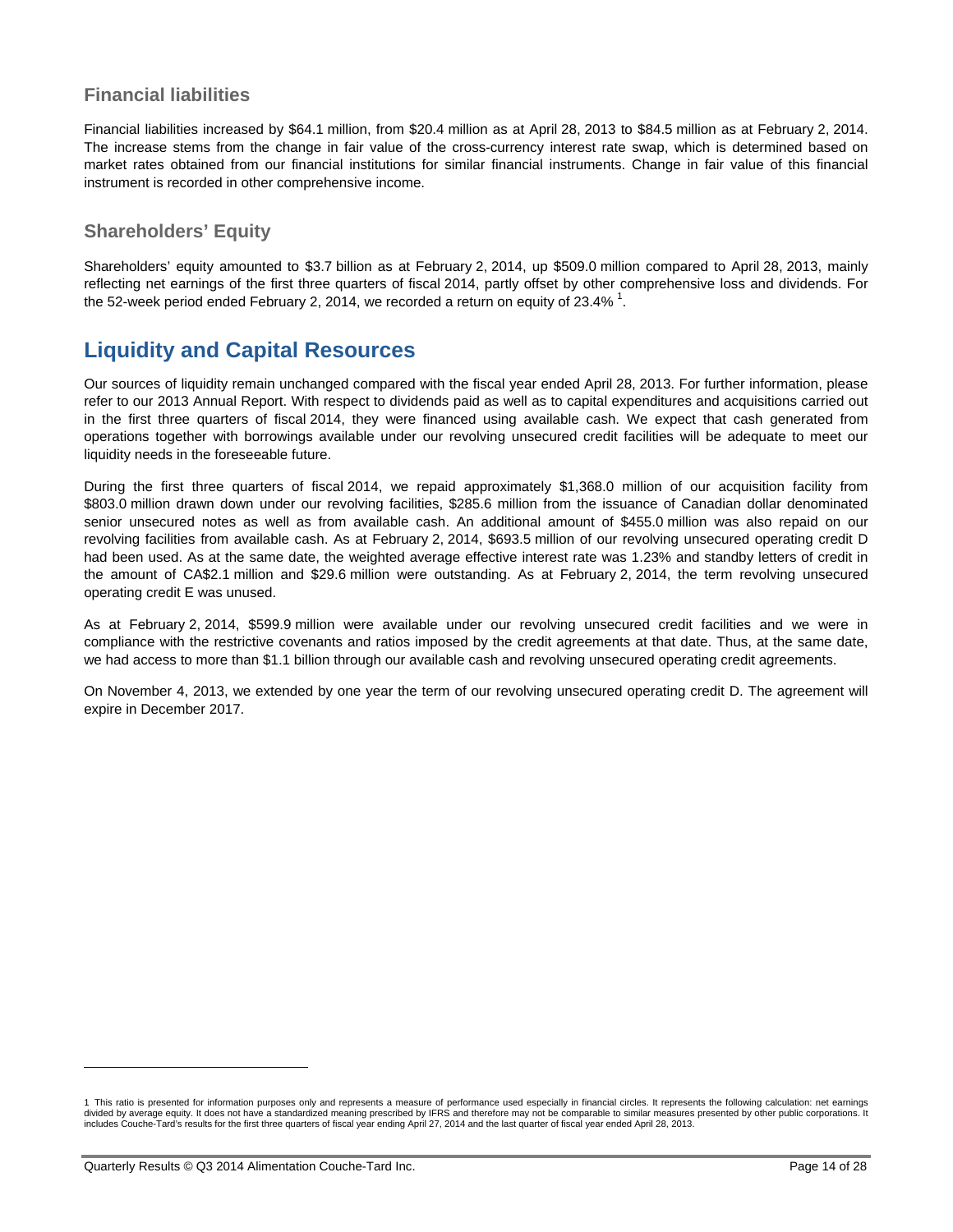# **Selected Consolidated Cash Flow Information**

|                                                                                                                         | 16-week period ended |             |           | 40-week period ended |             |            |
|-------------------------------------------------------------------------------------------------------------------------|----------------------|-------------|-----------|----------------------|-------------|------------|
|                                                                                                                         | February 2,          | February 3, |           | February 2,          | February 3, |            |
| (In millions of US dollars)                                                                                             | 2014                 | 2013        | Variation | 2014                 | 2013        | Variation  |
| <b>Operating activities</b>                                                                                             |                      |             |           |                      |             |            |
| Net cash provided by operating activities                                                                               | 301.3                | 228.7       | 72.6      | 1,105.3              | 674.8       | 430.5      |
| <b>Investing activities</b>                                                                                             |                      |             |           |                      |             |            |
| Purchase of property and equipment and other assets, net of<br>proceeds from the disposal of property and equipment and |                      |             |           |                      |             |            |
| other assets                                                                                                            | (144.9)              | (162.5)     | 17.6      | (283.3)              | (328.5)     | 45.2       |
| <b>Business acquisitions</b>                                                                                            | (50.1)               | (70.3)      | 20.2      | (158.2)              | (2,593.1)   | 2,434.9    |
| Net settlement of foreign exchange forward contracts                                                                    |                      |             |           |                      | (86.4)      | 86.4       |
| Other                                                                                                                   | 0.4                  | 0.8         | (0.4)     | 20.9                 | 1.3         | 19.6       |
| Net cash used in investing activities                                                                                   | (194.6)              | (232.0)     | 37.4      | (420.6)              | (3,006.7)   | 2,586.1    |
| <b>Financing activities</b>                                                                                             |                      |             |           |                      |             |            |
| Repayment of the acquisition facility                                                                                   | (465.0)              | (995.5)     | 530.5     | (1,368.0)            | (995.5)     | (372.5)    |
| Issuance of Canadian dollar denominated senior unsecured                                                                |                      |             |           |                      |             |            |
| notes, net of financing costs                                                                                           |                      | 997.5       | (997.5)   | 285.6                | 997.5       | (711.9)    |
| Net increase (decrease) in other debt                                                                                   | 194.3                | (17.8)      | (212.1)   | 335.6                | (319.9)     | 655.1      |
| <b>Dividends</b>                                                                                                        | (17.7)               | (14.2)      | (3.5)     | (47.2)               | (41.7)      | (5.5)      |
| Issuance of shares upon exercise of stock-options                                                                       | 0.1                  | 1.1         | (1.0)     | 9.4                  | 8.1         | 1.3        |
| Repayment of non-current debt assumed on business<br>acquisition                                                        |                      | (31.4)      | 31.4      |                      | (800.5)     | 800.5      |
| Borrowings under the acquisition facility, net of financing                                                             |                      |             |           |                      |             |            |
| costs                                                                                                                   |                      |             |           |                      | 3,190.2     | (3, 190.2) |
| Issuance of shares on public offering, net of issuance costs                                                            |                      |             |           |                      | 333.4       | (333.4)    |
| Net cash (used in) provided by financing activities                                                                     | (288.3)              | (60.3)      | (228.0)   | (785.0)              | 2,371.6     | (3, 156.6) |
| <b>Credit rating</b>                                                                                                    |                      |             |           |                      |             |            |

Standard and Poor's **BBB-** BBB-

### **Operating activities**

During the third quarter of fiscal 2014, net cash from our operations reached \$301.3 million, up \$72.6 million compared to the third quarter of fiscal year 2013, mainly due to higher net earnings not taking into account non-cash items, including depreciation, amortization and impairment of property and equipment and other assets, as well as negative goodwill.

During the first three quarters of fiscal 2014, net cash from our operations reached \$1,105.3 million, up \$430.5 million compared to the corresponding period of fiscal year 2013 for reasons similar to those of the third quarter.

### **Investing activities**

During the third quarter of fiscal 2014, investing activities were primarily for net investment in property and equipment and other assets which amounted to \$144.9 million and for acquisitions for an amount of \$50.1 million.

Since the beginning of the fiscal year, investing activities were also primarily for net investment in property plant and equipment and other assets, which amounted to \$283.3 million and for acquisitions for an amount of \$158.2 million. Following the closing of the business acquisition transaction with ExxonMobil, an amount of \$20.7 million placed in escrow was repaid to us during the first three quarters of fiscal 2014.

Net investments in property and equipment and other assets were primarily for the replacement of equipment in some of our stores in order to enhance our offering of products and services, the addition of new stores, the ongoing improvement of our network as well as for information technology.

### **Financing activities**

During the third quarter of fiscal 2014, we repaid an amount of \$465.0 million under our acquisition facility using amounts drawn from our operating credits as well as available cash.

During the first three quarters of fiscal 2014, we repaid an amount of \$1,368.0 million under our acquisition facility using amounts drawn from our operating credits, the net proceeds from the issuance of Canadian dollar denominated senior unsecured notes as well as available cash. We also repaid a portion of \$455.0 million of our operating credits using available cash.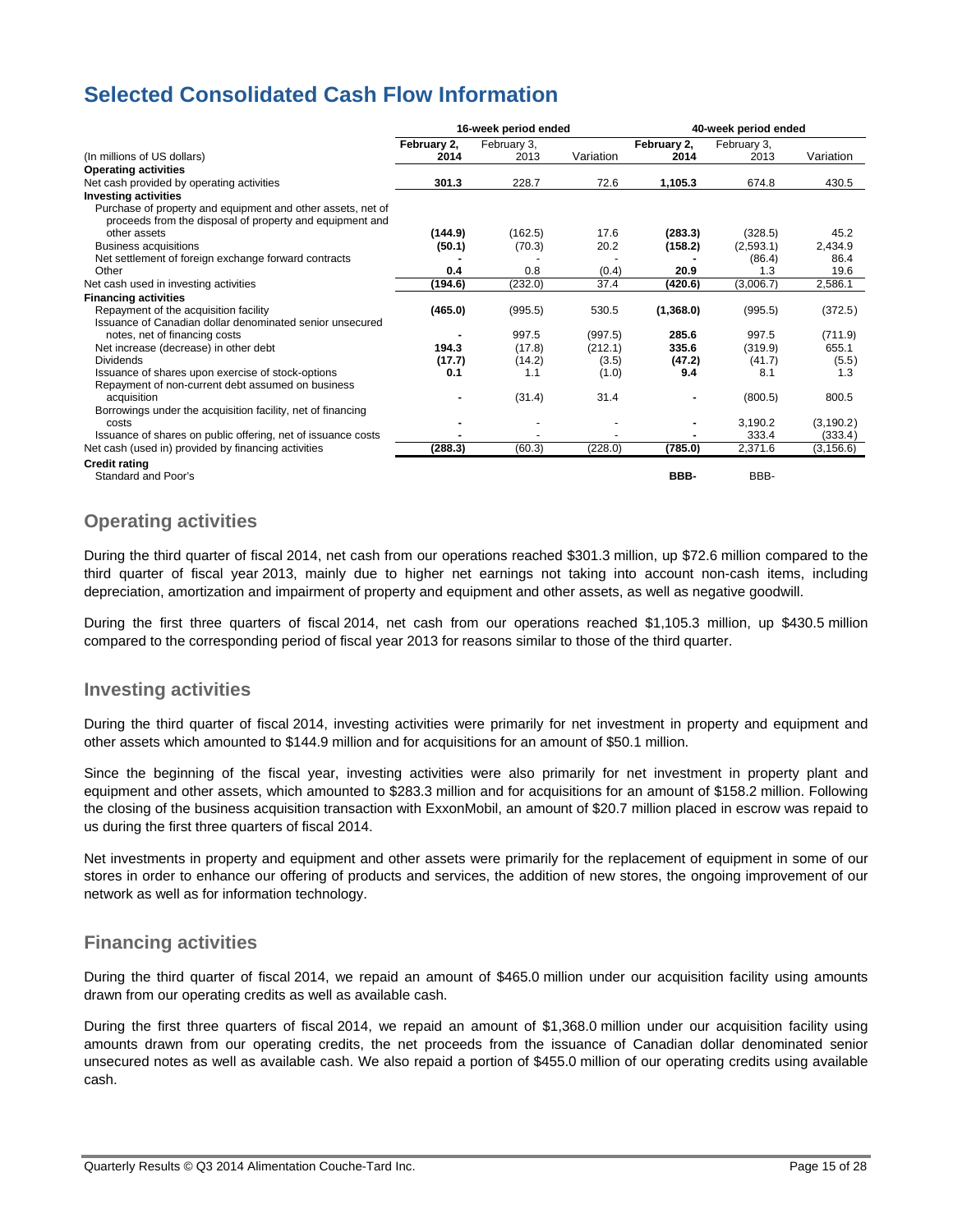# **Contractual Obligations and Commercial Commitments**

There were no major changes during the 40-week period ended February 2, 2014, with respect to our contractual obligations and commercial commitments. For more information, please refer to our 2013 Annual Report.

# **Selected Quarterly Financial Information**

The Corporation's 52-week reporting cycle is divided into quarters of 12 weeks each except for the third quarter, which comprises 16 weeks. When a fiscal year, such as fiscal 2012, contains 53 weeks, the fourth quarter comprises 13 weeks. The following is a summary of selected consolidated financial information derived from the Corporation's interim consolidated financial statements for each of the eight most recently completed quarters.

|                                                                            |                 |                      |          |                 |                                     |                 |                 | Extract from<br>the 53-week |
|----------------------------------------------------------------------------|-----------------|----------------------|----------|-----------------|-------------------------------------|-----------------|-----------------|-----------------------------|
|                                                                            |                 | 40-week period ended |          |                 |                                     |                 |                 | period ended                |
| (In millions of US dollars except for per share data)                      |                 | February 2, 2014     |          |                 | 52-week period ended April 28, 2013 |                 |                 | April 29, 2012              |
| Quarter                                                                    | 3 <sup>rd</sup> | 2 <sup>nd</sup>      | ⊿ st     | 4 <sup>th</sup> | 3 <sup>rd</sup>                     | 2 <sup>nd</sup> | 1 <sup>st</sup> |                             |
| Weeks                                                                      | 16 weeks        | 12 weeks             | 12 weeks | 12 weeks        | 16 weeks                            | 12 weeks        | 12 weeks        | 13 weeks                    |
| <b>Revenues</b>                                                            | 11.093.2        | 9,009.9              | 8,901.2  | 8,776.0         | 11,467.0                            | 9,287.7         | 6,012.6         | 6,055.7                     |
| Operating income before depreciation,                                      |                 |                      |          |                 |                                     |                 |                 |                             |
| amortization and impairment of property and                                |                 |                      |          |                 |                                     |                 |                 |                             |
| equipment and other assets<br>Depreciation, amortization and impairment of | 420.5           | 457.3                | 443.4    | 292.7           | 391.4                               | 365.6           | 310.0           | 200.1                       |
| property and equipment and other assets                                    | 186.0           | 129.3                | 125.9    | 138.1           | 182.5                               | 134.3           | 66.1            | 62.2                        |
| Operating income                                                           | 234.5           | 328.0                | 317.5    | 154.6           | 208.9                               | 231.3           | 243.9           | 137.9                       |
| Share of earnings of joint ventures and associated                         |                 |                      |          |                 |                                     |                 |                 |                             |
| companies accounted for using the equity                                   |                 |                      |          |                 |                                     |                 |                 |                             |
| method                                                                     | 4.6             | 5.5                  | 8.7      | 3.0             | 3.9                                 | 3.7             | 5.2             | 3.4                         |
| Net financial expenses (revenues)                                          | 21.8            | 50.2                 | 11.7     | 20.7            | 49.4                                | 15.9            | 121.8           | (13.0)                      |
| Net earnings                                                               | 182.3           | 229.8                | 255.0    | 146.4           | 142.2                               | 181.3           | 102.9           | 117.8                       |
| Net earnings per share                                                     |                 |                      |          |                 |                                     |                 |                 |                             |
| Basic                                                                      | \$0.97          | \$1.22               | \$1.36   | \$0.78          | \$0.76                              | \$0.98          | \$0.57          | \$0.66                      |
| <b>Diluted</b>                                                             | \$0.96          | \$1.21               | \$1.35   | \$0.77          | \$0.75                              | \$0.97          | \$0.57          | \$0.65                      |

The volatility of road transportation fuel gross margin and seasonality have an impact on the variability of our quarterly net earnings. Given acquisitions made in recent years and higher retail prices at the pump, road transportation fuel revenues have become a more significant segment of our business and therefore our quarterly results are more sensitive to the volatility of road transportation fuel gross margins. However, road transportation fuel margins tend to be less volatile when considered on an annual basis or a longer term. With that said, the majority of our operating income is still derived from merchandise and service sales.

# **Outlook**

During the remainder fiscal year 2014, we expect to pursue our investments with caution in order to, amongst other things, improve our network. We also intend to keep an ongoing focus on our sales, supply terms and operating expenses while keeping an eye on growth opportunities that may be available.

We will continue to pay special attention to the integration of Statoil Fuel & Retail and to the reduction of our debt level in order to regain our financial flexibility and maintain the quality of our credit profile.

Finally, in line with our business model, we intend to continue focussing on the sale of fresh products and on innovation, including the introduction of new products and services, in order to satisfy the needs of our large clientele.

# **Profile**

Couche-Tard is the leader in the Canadian convenience store industry. In the United States, it is the largest independent convenience store operator in terms of number of company-operated stores. In Europe, Couche-Tard is a leader in convenience store and road transportation fuel in Scandinavian countries and in the Baltic States while it has a growing presence in Poland.

As of February 2, 2014, Couche-Tard's network comprised 6,221 convenience stores throughout North America, including 4,724 stores with road transportation fuel dispensing. Its North-American network consists of 13 business units, including nine in the United States covering 38 states and the District of Columbia and four in Canada covering all ten provinces. More than 60,000 people are employed throughout its network and at the service offices in North America.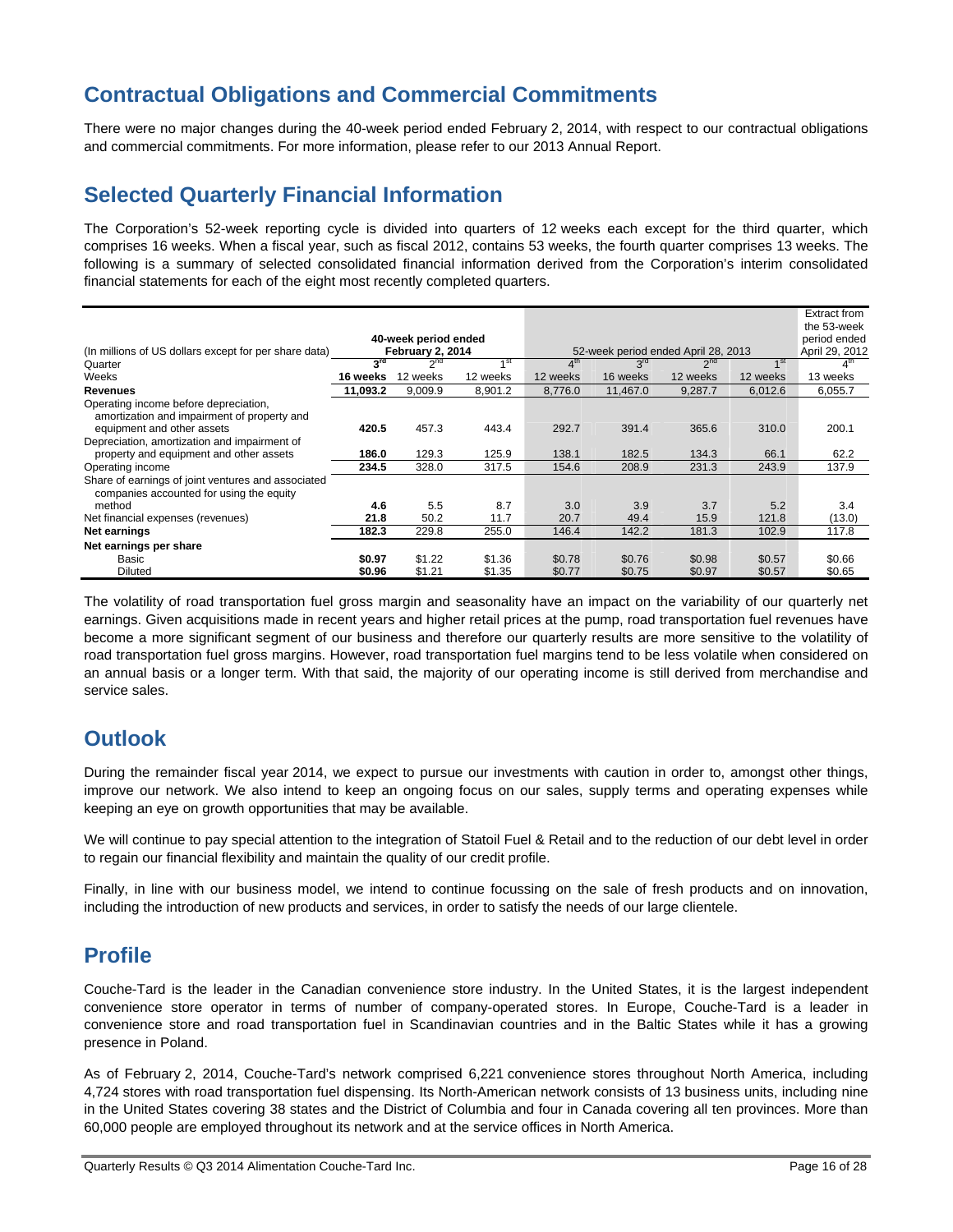In Europe, Couche-Tard operates a broad retail network across Scandinavia (Norway, Sweden, Denmark), Poland, the Baltics (Estonia, Latvia, Lithuania) and Russia, which comprised 2,263 stores as at February 2, 2014, the majority of which offer road transportation fuel and convenience products while the others are unmanned automated service-stations which offer road transportation fuel only. The Corporation also offers other products, including stationary energy, marine fuel, aviation fuel, lubricants and chemicals. Couche-Tard operates key fuel terminals and fuel depots in eight countries. Including employees at Statoil branded franchise stations, about 18,000 people work in its retail network, terminals and service offices across Europe.

In addition, under licensing agreements, about 4,200 stores are operated under the Circle K banner in ten other countries worldwide (China, Guam, Honduras, Hong Kong, Indonesia, Japan, Macau, Mexico, Vietnam and United Arab Emirates) which brings to more than 12,600 the number of sites in Couche-Tard's network.

### **Source**

**Raymond Paré**, Vice-President and Chief Financial Officer Tel: (450) 662-6632 ext. 4607 **investor.relations@couche-tard.com** 

The statements set forth in this press release, which describes Couche-Tard's objectives, projections, estimates, expectations or forecasts, may constitute forward-looking statements within the meaning of securities legislation. Positive or negative verbs such as "plan", "evaluate", "estimate", "believe" and other related expressions are used to identify such statements. Couche-Tard would like to point out that, by their very nature, forward-looking statements involve risks and uncertainties such that its results, or the measures it adopts, could differ materially from those indicated or underlying these statements, or could have an impact on the degree of realization of a particular projection. Major factors that may lead to a material difference between Couche-Tard's actual results and the projections or expectations set forth in the forward-looking statements include the effects of the integration of acquired businesses and the ability to achieve projected synergies, fluctuations in margins on motor fuel sales, competition in the convenience store and retail motor fuel industries, exchange rate variations, and such other risks as described in detail from time to time in the reports filed by Couche-Tard with securities authorities in Canada and the United States. Unless otherwise required by applicable securities laws, Couche-Tard disclaims any intention or obligation to update or revise any forward-looking statements, whether as a result of new information, future events or otherwise. The forward-looking information in this release is based on information available as of the date of the release.

# **Webcast on March 18, 2014 at 2:30 P.M. (ET)**

Couche-Tard invites analysts known to the Corporation to send their two questions in advance to its management, before 11:00 A.M. (ET) on March 18, 2014.

Financial analysts and investors who wish to listen to the webcast on Couche-Tard's results which will take place online on March 18, 2014 at 2:30 P.M. (ET) can do so by accessing the Corporation's website at www.couche-tard.com/corporate and by clicking on the corporate presentations link of the investor relations section. For those who will not be able to listen to the live presentation, the recording of the webcast will be available on the Corporation's website for a period of 90 days.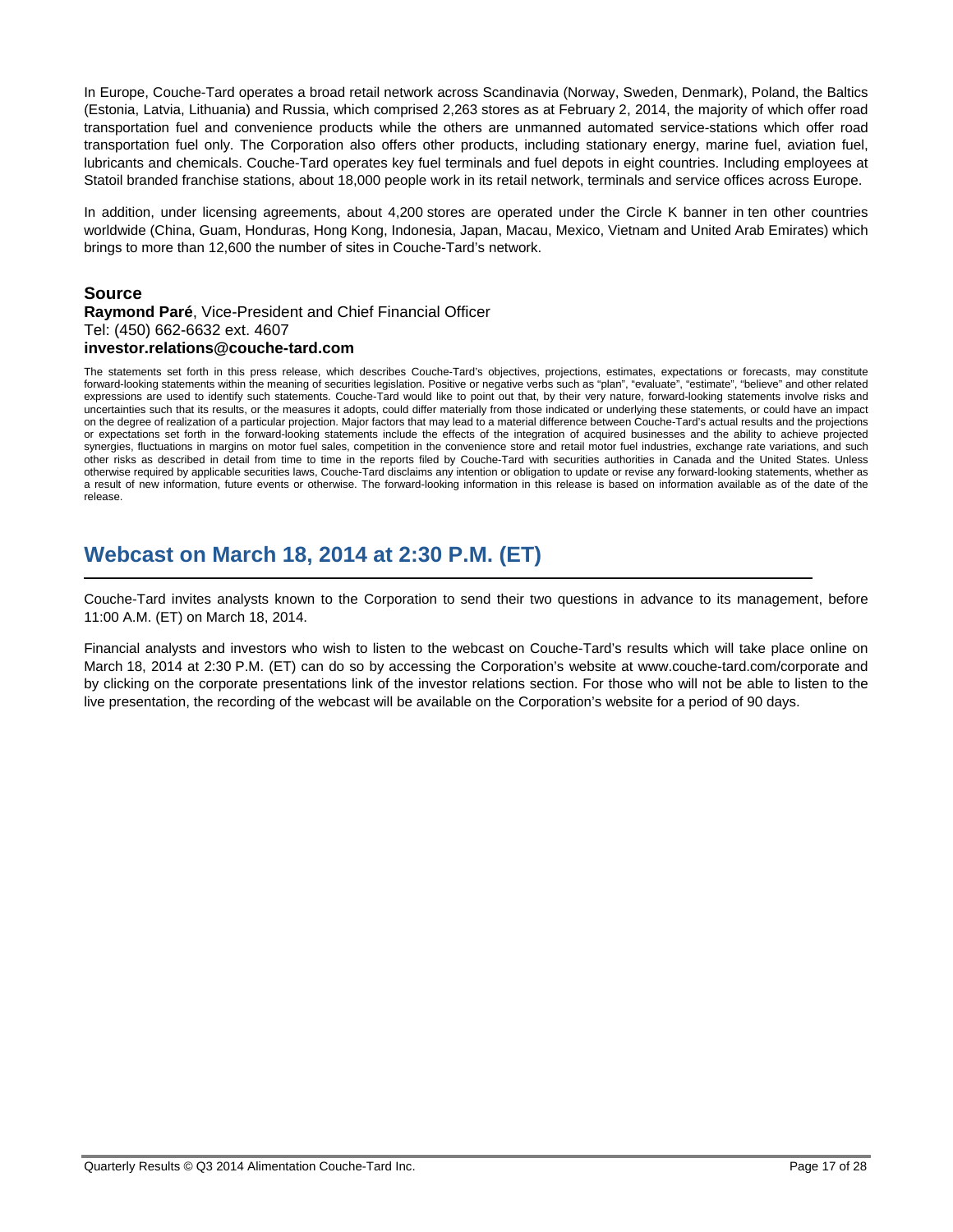### **CONSOLIDATED STATEMENTS OF EARNINGS**

(in millions of US dollars, except per share amounts, unaudited)

|                                                               | 16 weeks          |             | 40 weeks    |             |  |
|---------------------------------------------------------------|-------------------|-------------|-------------|-------------|--|
| For the periods ended                                         | February 2,       | February 3, | February 2, | February 3, |  |
|                                                               | 2014              | 2013        | 2014        | 2013        |  |
|                                                               | \$                | \$          | \$          | \$          |  |
| <b>Revenues</b>                                               | 11,093.2          | 11,467.1    | 29,004.3    | 26,767.4    |  |
| Cost of sales                                                 | 9,642.6           | 9,991.6     | 25,131.1    | 23,278.1    |  |
| <b>Gross profit</b>                                           | 1,450.6           | 1,475.5     | 3,873.2     | 3,489.3     |  |
| Operating, selling, administrative and general expenses       | 1,037.6           | 1,084.4     | 2,601.1     | 2,423.8     |  |
| Curtailment gain on defined benefits pension plans obligation | (0.9)             |             | (0.9)       |             |  |
| Negative goodwill                                             | (6.6)             | (0.4)       | (48.2)      | (1.6)       |  |
| Depreciation, amortization and impairment of property and     |                   |             |             |             |  |
| equipment, intangible and other assets (Note 6)               | 186.0             | 182.6       | 441.2       | 383.0       |  |
|                                                               | 1,216.1           | 1,266.6     | 2,993.2     | 2,805.2     |  |
| <b>Operating income</b>                                       | 234.5             | 208.9       | 880.0       | 684.1       |  |
| Share of earnings of joint ventures and associated companies  |                   |             |             |             |  |
| accounted for using the equity method                         | 4.6               | 3.9         | 18.8        | 12.8        |  |
| <b>Financial expenses</b>                                     | 33.9              | 40.1        | 90.7        | 88.5        |  |
| <b>Financial revenues</b>                                     | (1.7)             | (4.3)       | (8.4)       | (7.9)       |  |
| Loss on foreign exchange forward contracts                    |                   |             |             | 102.9       |  |
| Foreign exchange (gain) loss                                  | (10.4)            | 13.6        | 1.4         | 3.6         |  |
| <b>Net financial expenses</b>                                 | $\overline{21.8}$ | 49.4        | 83.7        | 187.1       |  |
| Earnings before income taxes                                  | 217.3             | 163.4       | 815.1       | 509.8       |  |
| Income taxes                                                  | 35.0              | 21.2        | 148.0       | 83.4        |  |
| Net earnings                                                  | 182.3             | 142.2       | 667.1       | 426.4       |  |
| Net earnings attributable to:                                 |                   |             |             |             |  |
| Shareholders of the Corporation                               | 182.0             | 142.2       | 666.4       | 426.4       |  |
| Non-controlling interest (Note 5)                             | 0.3               |             | 0.7         |             |  |
| <b>Net earnings</b>                                           | 182.3             | 142.2       | 667.1       | 426.4       |  |
| Net earnings per share (Note 7)                               |                   |             |             |             |  |
| <b>Basic</b>                                                  | 0.97              | 0.76        | 3.54        | 2.31        |  |
| <b>Diluted</b>                                                | 0.96              | 0.75        | 3.52        | 2.29        |  |
| Weighted average number of shares (in thousands)              | 188,546           | 187,417     | 188,049     | 184,279     |  |
| Weighted average number of shares - diluted (in thousands)    | 189,473           | 189,037     | 189,334     | 186,161     |  |
| Number of shares outstanding at end of period (in thousands)  | 188,570           | 187,494     | 188,570     | 187,494     |  |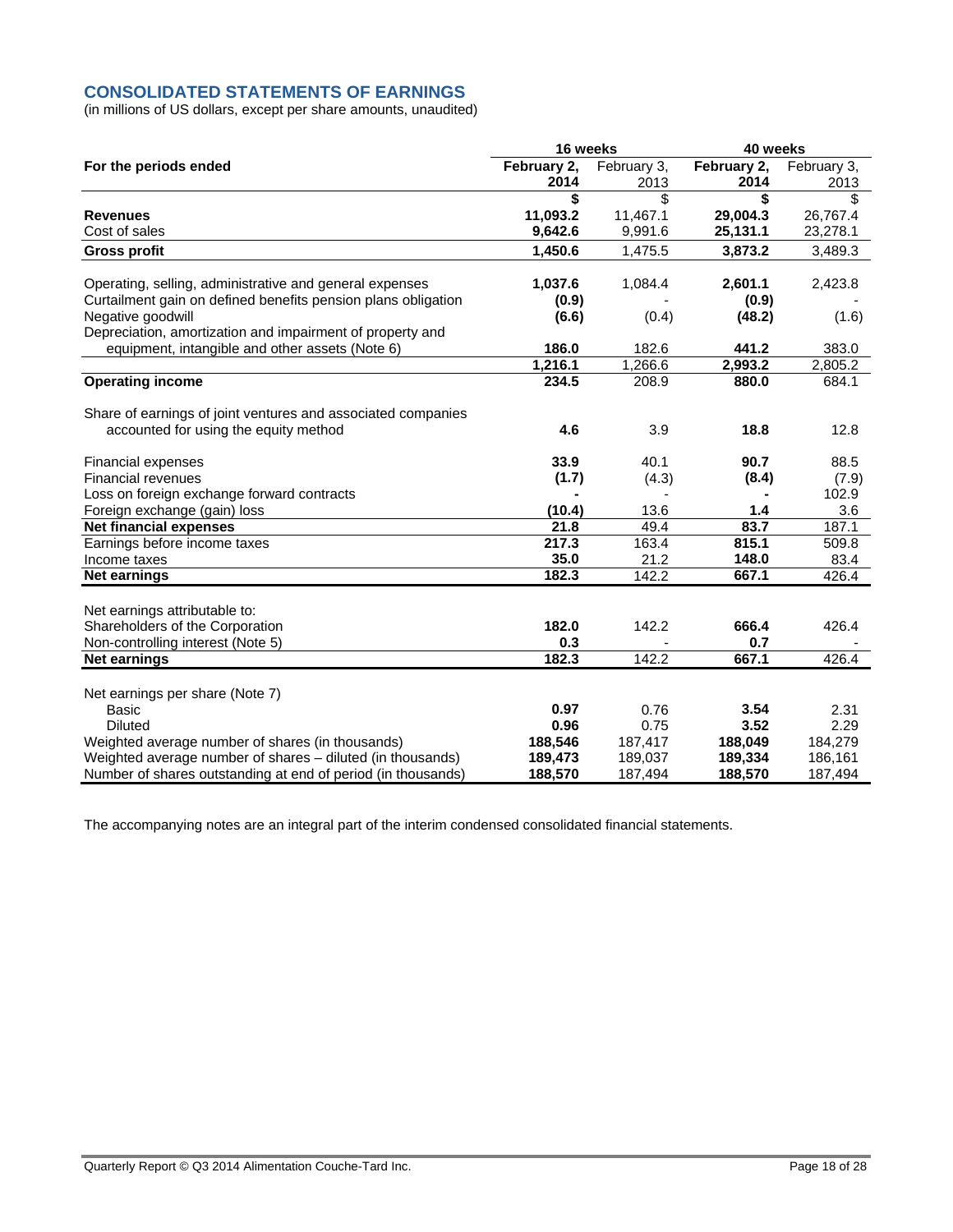### **CONSOLIDATED STATEMENTS OF COMPREHENSIVE INCOME**

(in millions of US dollars, unaudited)

|                                                                           | 16 weeks            |                     | 40 weeks            |                     |  |
|---------------------------------------------------------------------------|---------------------|---------------------|---------------------|---------------------|--|
| For the periods ended                                                     | February 2,<br>2014 | February 3,<br>2013 | February 2,<br>2014 | February 3,<br>2013 |  |
|                                                                           | \$                  | \$                  | \$                  | \$                  |  |
| <b>Net earnings</b>                                                       | 182.3               | 142.2               | 667.1               | 426.4               |  |
| Other comprehensive income                                                |                     |                     |                     |                     |  |
| Items that may be reclassified subsequently to earnings                   |                     |                     |                     |                     |  |
| <b>Translation adjustments</b>                                            |                     |                     |                     |                     |  |
| Changes in cumulative translation adjustments <sup>(1)</sup>              | (62.7)              | 142.0               | (57.1)              | 286.0               |  |
| Change in fair value of financial instruments designated as               |                     |                     |                     |                     |  |
| a hedge of the Corporation's net investment in its U.S.                   |                     |                     |                     |                     |  |
| operations <sup>(2)</sup>                                                 | (41.8)              | (6.7)               | (55.0)              | (6.7)               |  |
| Net interest on financial instruments designated as a hedge               |                     |                     |                     |                     |  |
| of the Corporation's net investment in its U.S. operations <sup>(3)</sup> | 0.4                 |                     | 2.0                 |                     |  |
| Cash flow hedges                                                          |                     |                     |                     |                     |  |
| Change in fair value of financial instruments <sup>(4)</sup>              | 3.8                 | 0.1                 | 6.7                 | 3.7                 |  |
| Gain realized on financial instruments reclassified to                    |                     |                     |                     |                     |  |
| earnings <sup>(5)</sup>                                                   | (3.1)               | (0.9)               | (5.5)               | (4.5)               |  |
| Items that will never be reclassified to earnings                         |                     |                     |                     |                     |  |
| Net actuarial gain $(6)$                                                  | 0.6                 | 27.8                | 2.8                 | 27.8                |  |
| Other comprehensive (loss) income                                         | (102.8)             | 162.3               | (106.1)             | 306.3               |  |
| <b>Comprehensive income</b>                                               | 79.5                | 304.5               | 561.0               | 732.7               |  |
|                                                                           |                     |                     |                     |                     |  |
| Comprehensive income attributable to:                                     |                     |                     |                     |                     |  |
| Shareholders of the Corporation                                           | 79.2                | 304.5               | 560.3               | 740.6               |  |
| Non-controlling interest                                                  | 0.3                 |                     | 0.7                 | (7.9)               |  |
| <b>Comprehensive income</b>                                               | 79.5                | 304.5               | 561.0               | 732.7               |  |

(1) For the 40-week period ended February 3, 2013, this amount includes a gain of \$20.7, net of income taxes of \$3.2. This gain arises from the translation of the US dollar denominated long-term debt which was previously designated as a foreign exchange hedge of the Corporation's net investment in its U.S. operations.

(2) For the 16 and 40-week periods ended February 2, 2014, these amounts are net of income taxes of \$7.2 and \$9.1, respectively. For the 16 and 40-week periods ended February 3, 2013, these amounts are net of income taxes of \$1.4.

(3) For the 16 and 40-week periods ended February 2, 2014, these amounts are net of income taxes of \$0.1 and \$0.7, respectively.

(4) For the 16 and 40-week periods ended February 2, 2014, these amounts are net of income taxes of \$2.0 and \$2.4, respectively. For the 16-week period ended February 3, 2013, this amount is net of income taxes. For the 40-week period ended February 3, 2013, this amount is net of income taxes of \$0.8.

(5) For the 16 and 40-week periods ended February 2, 2014, these amounts are net of income taxes of \$1.6 and \$2.0, respectively. For the 16 and 40-week periods ended February 3, 2013, these amounts are net of income taxes of \$0.2 and \$1.0, respectively.

(6) For the 16 and 40-week periods ended February 2, 2014, these amounts are net of income taxes of \$0.2 and \$1.1, respectively. For the 16-week and 40 week periods ended February 3, 2013, these amounts are net of income taxes of \$10.8.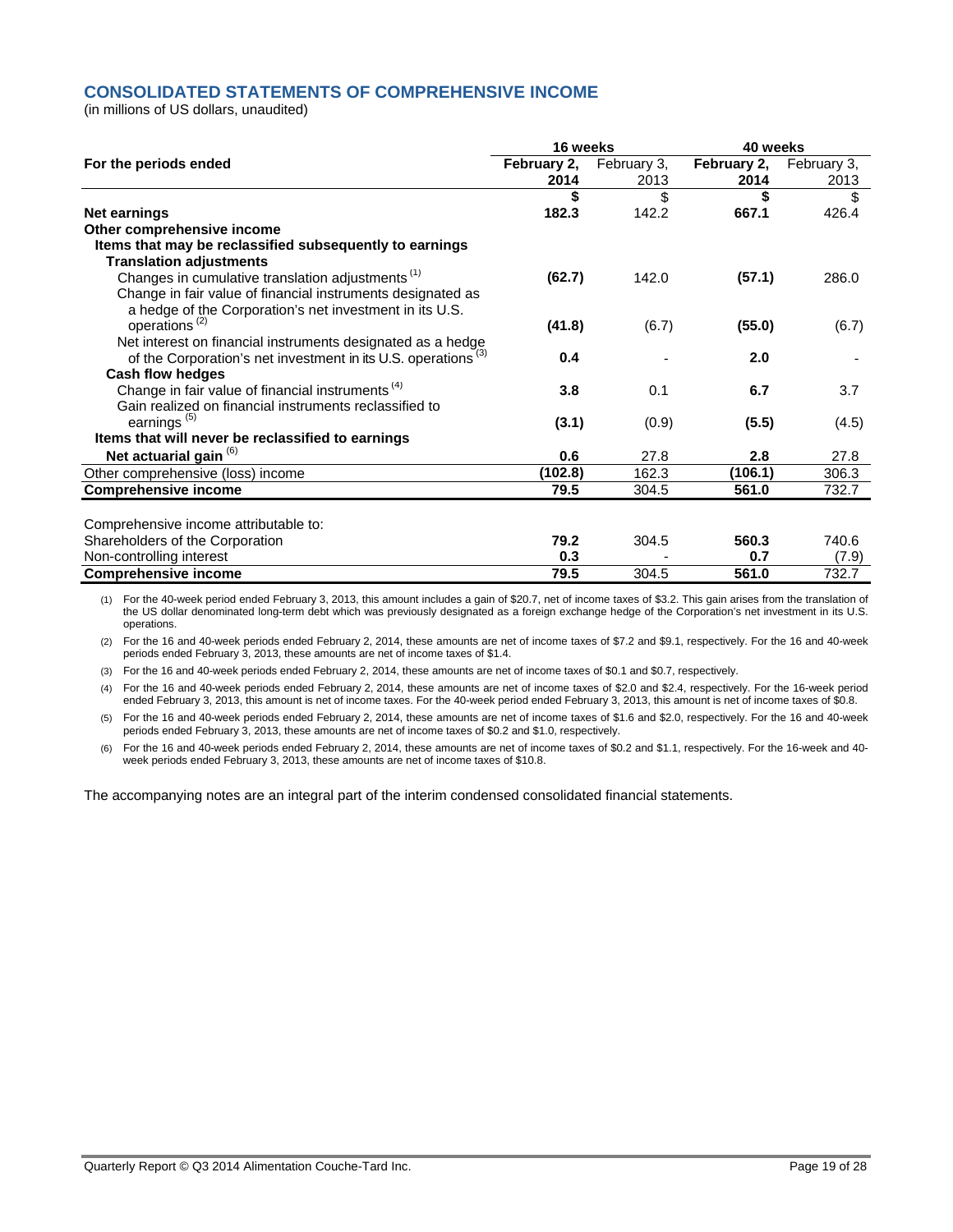### **CONSOLIDATED STATEMENTS OF CHANGES IN EQUITY**

(in millions of US dollars, unaudited)

| For the 40-week period ended         |         |                    |          |                                                     |         |             | February 2, 2014 |
|--------------------------------------|---------|--------------------|----------|-----------------------------------------------------|---------|-------------|------------------|
|                                      |         |                    |          | Attributable to the shareholders of the Corporation |         |             |                  |
|                                      |         |                    |          | <b>Accumulated</b>                                  |         |             |                  |
|                                      |         |                    |          | other                                               |         | Non-        |                  |
|                                      | Capital | <b>Contributed</b> | Retained | comprehensive                                       |         | controlling | Total            |
|                                      | stock   | surplus            | earnings | income                                              | Total   | interest    | equity           |
|                                      | \$      | \$                 |          | \$                                                  | \$      | \$          |                  |
| Balance, beginning of period         | 670.4   | 16.5               | 2,344.0  | 185.8                                               | 3,216.7 |             | 3,216.7          |
| Comprehensive income:                |         |                    |          |                                                     |         |             |                  |
| Net earnings                         |         |                    | 666.4    |                                                     | 666.4   | 0.7         | 667.1            |
| Other comprehensive (loss)           |         |                    |          |                                                     |         |             |                  |
| income                               |         |                    |          | (106.1)                                             | (106.1) |             | (106.1)          |
| Comprehensive income                 |         |                    |          |                                                     | 560.3   | 0.7         | 561.0            |
| <b>Dividends</b>                     |         |                    | (47.2)   |                                                     | (47.2)  |             | (47.2)           |
| Addition to non-controlling interest |         |                    |          |                                                     |         |             |                  |
| (Note 5)                             |         |                    |          |                                                     |         | 13.2        | 13.2             |
| Redemption liability (Note 5)        |         |                    | (13.2)   |                                                     | (13.2)  |             | (13.2)           |
| Stock option-based compensation      |         |                    |          |                                                     |         |             |                  |
| expense                              |         | (0.3)              |          |                                                     | (0.3)   |             | (0.3)            |
| Initial fair value of stock options  |         |                    |          |                                                     |         |             |                  |
| exercised                            | 4.6     | (4.6)              |          |                                                     |         |             |                  |
| Cash received upon exercise of       |         |                    |          |                                                     |         |             |                  |
| stock options                        | 9.4     |                    |          |                                                     | 9.4     |             | 9.4              |
| Balance, end of period               | 684.4   | 11.6               | 2,950.0  | 79.7                                                | 3,725.7 | 13.9        | 3,739.6          |

## For the 40-week period ended February 3, 2013

|                                        |         | Attributable to the shareholders of the Corporation |          |               |         |             |         |
|----------------------------------------|---------|-----------------------------------------------------|----------|---------------|---------|-------------|---------|
|                                        |         |                                                     |          | Accumulated   |         |             |         |
|                                        |         |                                                     |          | other         |         | Non-        |         |
|                                        | Capital | Contributed                                         | Retained | comprehensive |         | controlling | Total   |
|                                        | stock   | surplus                                             | earnings | income        | Total   | interest    | equity  |
|                                        | \$      | \$                                                  | \$       | \$            | \$      | \$          | \$      |
| Balance, beginning of period           | 321.0   | 17.9                                                | 1,826.8  | 8.9           | 2,174.6 |             | 2,174.6 |
| Comprehensive income:                  |         |                                                     |          |               |         |             |         |
| Net earnings                           |         |                                                     | 426.4    |               | 426.4   |             | 426.4   |
| Other comprehensive income             |         |                                                     |          | 314.2         | 314.2   | (7.9)       | 306.3   |
| Comprehensive income (loss)            |         |                                                     |          |               | 740.6   | (7.9)       | 732.7   |
| <b>Dividends</b>                       |         |                                                     | (41.7)   |               | (41.7)  |             | (41.7)  |
| Acquisition of control of Statoil Fuel |         |                                                     |          |               |         |             |         |
| & Retail                               |         |                                                     |          |               |         | 487.2       | 487.2   |
| Acquisition of non-controlling         |         |                                                     |          |               |         |             |         |
| interest in Statoil Fuel & Retail      |         |                                                     |          |               |         | (479.3)     | (479.3) |
| Class B subordinate voting shares      |         |                                                     |          |               |         |             |         |
| issued for cash on public              |         |                                                     |          |               |         |             |         |
| offering, net of transaction           |         |                                                     |          |               |         |             |         |
| $costs$ <sup>(1)</sup>                 | 336.5   |                                                     |          |               | 336.5   |             | 336.5   |
| Stock option-based compensation        |         |                                                     |          |               |         |             |         |
| expense                                |         | 0.3                                                 |          |               | 0.3     |             | 0.3     |
| Initial fair value of stock options    |         |                                                     |          |               |         |             |         |
| exercised                              | 0.9     | (0.9)                                               |          |               |         |             |         |
| Cash received upon exercise of         |         |                                                     |          |               |         |             |         |
| stock options                          | 8.1     |                                                     |          |               | 8.1     |             | 8.1     |
| Balance, end of period                 | 666.5   | 17.3                                                | 2,211.5  | 323.1         | 3,218.4 |             | 3,218.4 |

(1) This amount is net of transaction costs which are net of a related income tax benefit of \$3.4.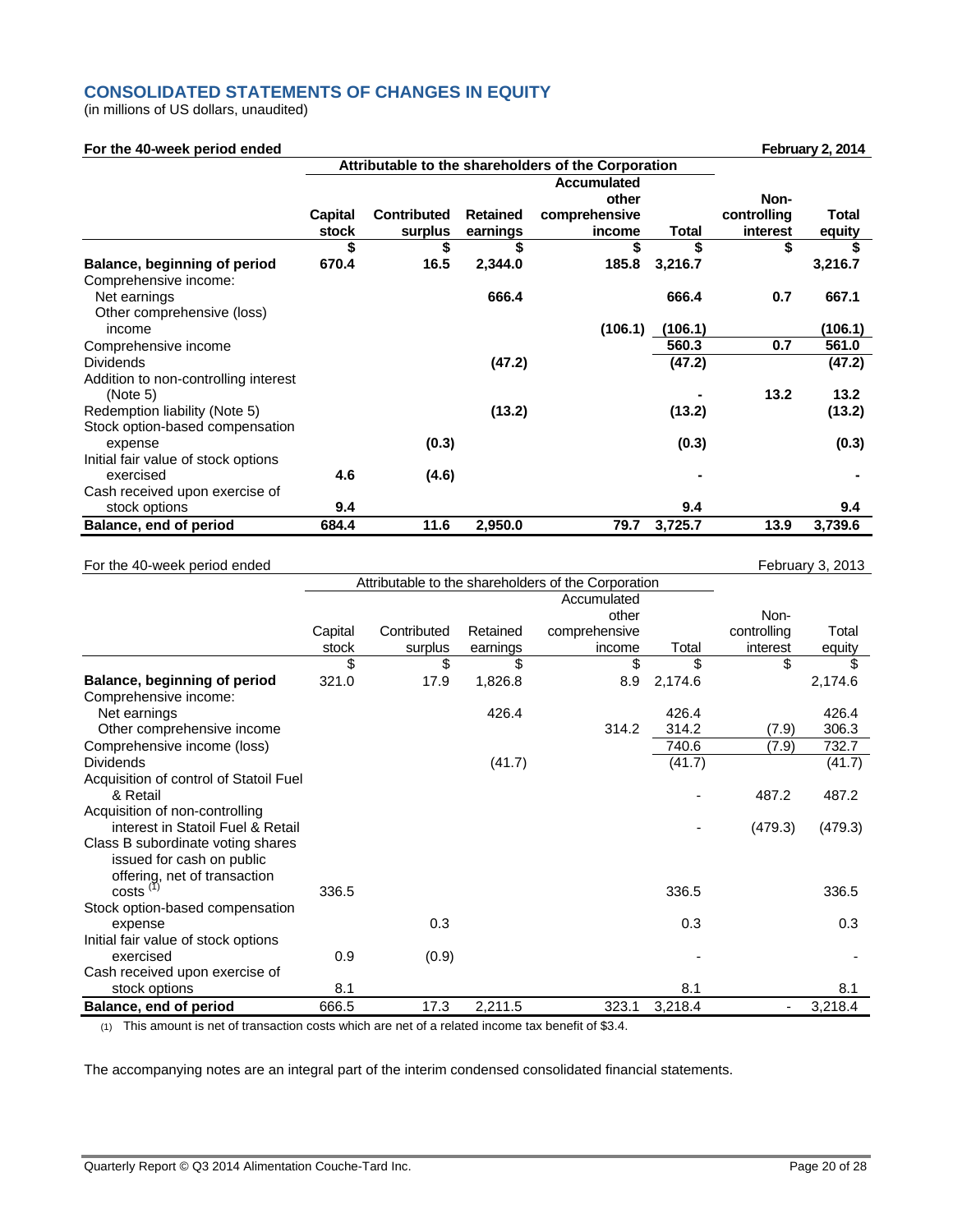### **CONSOLIDATED STATEMENTS OF CASH FLOWS**

(in millions of US dollars, unaudited)

|                                                                                                                                  | 16 weeks            |                     | 40 weeks            |                     |  |  |
|----------------------------------------------------------------------------------------------------------------------------------|---------------------|---------------------|---------------------|---------------------|--|--|
| For the periods ended                                                                                                            | February 2,<br>2014 | February 3,<br>2013 | February 2,<br>2014 | February 3,<br>2013 |  |  |
|                                                                                                                                  | \$                  | \$                  | \$                  | \$                  |  |  |
| <b>Operating activities</b>                                                                                                      |                     |                     |                     |                     |  |  |
| Net earnings                                                                                                                     | 182.3               | 142.2               | 667.1               | 426.4               |  |  |
| Adjustments to reconcile net earnings to net cash provided by operating<br>activities                                            |                     |                     |                     |                     |  |  |
| Depreciation, amortization and impairment of property and<br>equipment, intangible and other assets, net of amortization of      |                     |                     |                     |                     |  |  |
| deferred credits                                                                                                                 | 189.1               | 173.4               | 418.8               | 353.6               |  |  |
| Deferred income taxes                                                                                                            | (33.0)              | (27.5)              | (63.5)              | (35.9)              |  |  |
| Share of earnings of joint ventures and associated companies<br>accounted for using the equity method, net of dividends received | 17.5                | (2.6)               | 11.8                | (8.1)               |  |  |
| Negative goodwill (Note 3)                                                                                                       | (6.6)               | (0.4)               | (48.2)              | (1.6)               |  |  |
| Loss (gain) on disposal of property and equipment and other assets                                                               | 0.5                 |                     | 3.7                 | (2.4)               |  |  |
| Deferred credits                                                                                                                 | (0.3)               | 1.8                 | 9.3                 | 17.4                |  |  |
| Loss on foreign exchange forward contracts                                                                                       |                     |                     |                     | 102.9               |  |  |
| Other                                                                                                                            | 9.6                 | 3.0                 | 30.0                | 31.8                |  |  |
| Changes in non-cash working capital                                                                                              | (57.8)              | (61.2)              | 76.3                | (209.3)             |  |  |
| Net cash provided by operating activities                                                                                        | 301.3               | 228.7               | 1,105.3             | 674.8               |  |  |
|                                                                                                                                  |                     |                     |                     |                     |  |  |
| <b>Investing activities</b>                                                                                                      |                     |                     |                     |                     |  |  |
| Purchase of property and equipment and other assets                                                                              | (163.8)             | (190.9)             | (342.8)             | (366.2)             |  |  |
| Business acquisitions (Note 3)                                                                                                   | (50.1)              | (70.3)              | (158.2)             | (2,593.1)           |  |  |
| Proceeds from disposal of property and equipment and other assets                                                                | 18.9                | 28.4                | 59.5                | 37.7                |  |  |
| Restricted cash                                                                                                                  | 0.4                 | 0.8                 | 20.9                | 1.3                 |  |  |
| Net settlement of foreign exchange forward contracts                                                                             |                     |                     |                     | (86.4)              |  |  |
| Net cash used in investing activities                                                                                            | (194.6)             | (232.0)             | (420.6)             | (3,006.7)           |  |  |
| <b>Financing activities</b>                                                                                                      |                     |                     |                     |                     |  |  |
| Repayment of the unsecured non-revolving acquisition credit facility                                                             | (465.0)             | (995.5)             | (1,368.0)           | (995.5)             |  |  |
| Issuance of Canadian dollar denominated senior unsecured notes, net of                                                           |                     |                     |                     |                     |  |  |
| financing costs (Note 4)                                                                                                         |                     | 997.5               | 285.6               | 997.5               |  |  |
| Net increase (decrease) in other debt                                                                                            | 194.3               | (17.8)              | 335.2               | (319.9)             |  |  |
| Cash dividends paid                                                                                                              | (17.7)              | (14.2)              | (47.2)              | (41.7)              |  |  |
| Issuance of shares upon exercise of stock-options                                                                                | 0.1                 | 1.1                 | 9.4                 | 8.1                 |  |  |
| Issuance of shares on public offering, net of transaction costs                                                                  |                     |                     |                     | 333.4               |  |  |
| Repayment of non-current debt assumed on business acquisition                                                                    |                     | (31.4)              |                     | (800.5)             |  |  |
| Borrowings under the unsecured non-revolving acquisition credit facility,<br>net of financing costs                              |                     |                     |                     | 3,190.2             |  |  |
| Net cash (used in) provided by financing activities                                                                              | (288.3)             | (60.3)              | (785.0)             | 2,371.6             |  |  |
| Effect of exchange rate fluctuations on cash and cash equivalents                                                                | (25.7)              | 40.3                | (13.1)              | 31.8                |  |  |
| Net (decrease) increase in cash and cash equivalents                                                                             | (207.3)             | (23.3)              | (113.4)             | 71.5                |  |  |
| Cash, cash equivalents and bank overdraft, beginning of period                                                                   | 752.2               | 399.1               | 658.3               | 304.3               |  |  |
| Cash, cash equivalents and bank overdraft, end of period                                                                         | 544.9               | 375.8               | 544.9               | 375.8               |  |  |
| Bank overdraft, end of period (1)                                                                                                |                     |                     | 4.9                 | 24.8                |  |  |
| Cash and cash equivalents, end of period                                                                                         |                     |                     | 549.8               | 400.6               |  |  |
| <b>Supplemental information:</b>                                                                                                 |                     |                     |                     |                     |  |  |
| Interest paid                                                                                                                    | 21.7                | 24.4                | 64.4                | 59.3                |  |  |
| Interest and dividends received                                                                                                  | 26.3                | 2.5                 | 41.0                | 9.2                 |  |  |
| Income taxes paid                                                                                                                | 45.2                | 88.6                | 142.6               | 129.4               |  |  |
| Cash and cash equivalents components:                                                                                            |                     |                     |                     |                     |  |  |
| Cash and demand deposits                                                                                                         |                     |                     | 486.4               | 400.6               |  |  |
| Liquid investments                                                                                                               |                     |                     | 63.4                |                     |  |  |
|                                                                                                                                  |                     |                     | 549.8               | 400.6               |  |  |

(1) Bank overdraft is included in Bank loans and current portion of long-term debt on the consolidated balance sheet.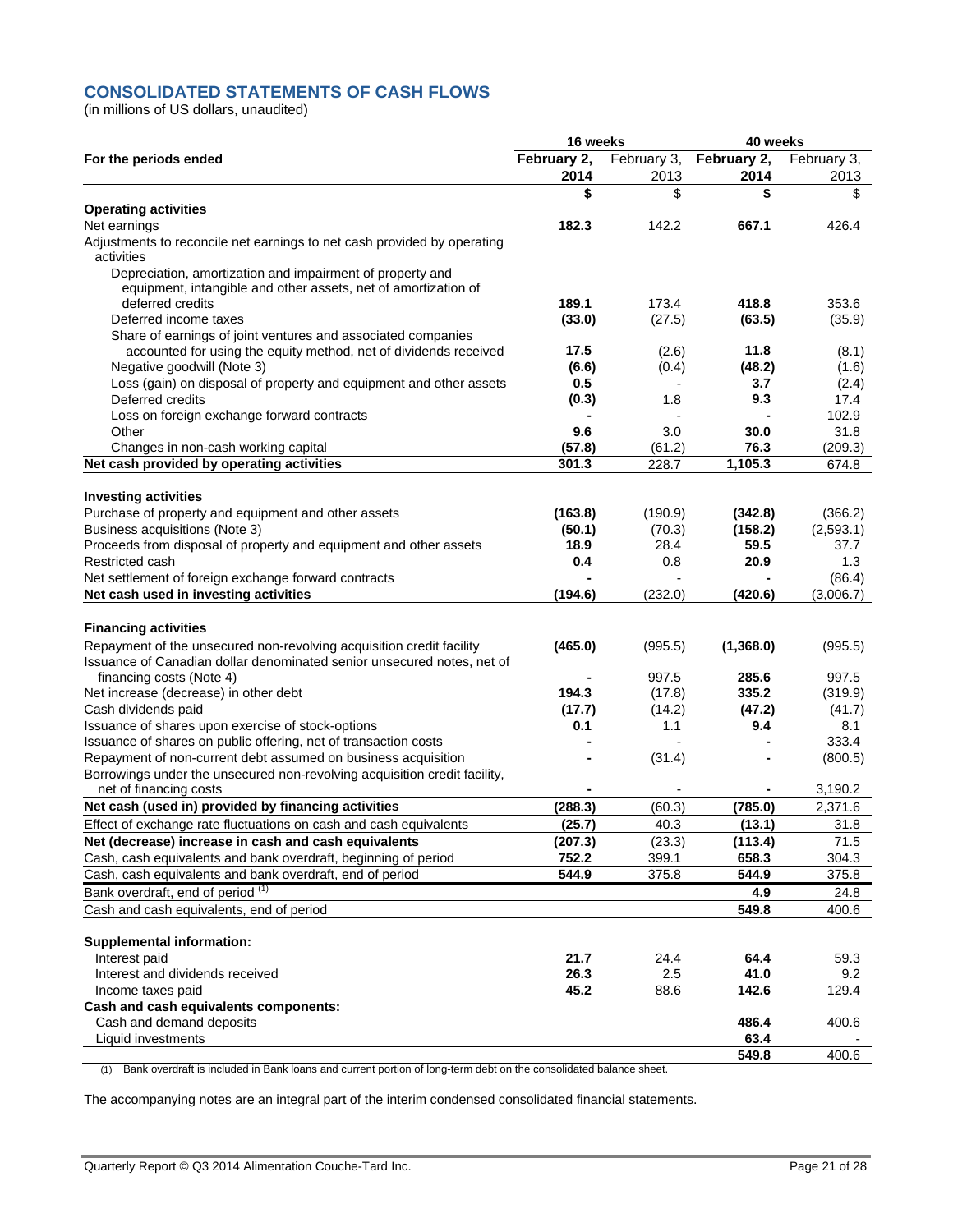### **CONSOLIDATED BALANCE SHEETS**

(in millions of US dollars, unaudited)

|                                                           | As at February 2,<br>2014 | As at April 28,<br>2013 |
|-----------------------------------------------------------|---------------------------|-------------------------|
|                                                           | \$                        | \$                      |
| <b>Assets</b>                                             |                           |                         |
| <b>Current assets</b>                                     |                           |                         |
| Cash and cash equivalents                                 | 549.8                     | 658.3                   |
| Restricted cash                                           | 0.7                       | 21.6                    |
| Accounts receivable                                       | 1,668.2                   | 1,616.0                 |
| Inventories                                               | 848.9                     | 846.0                   |
| Prepaid expenses                                          | 61.6                      | 57.8                    |
| Income taxes receivable                                   | 67.8                      | 81.6                    |
|                                                           | 3,197.0                   | 3,281.3                 |
| Property and equipment                                    | 5,031.2                   | 5,079.9                 |
| Goodwill                                                  | 1,058.5                   | 1,081.0                 |
| Intangible assets                                         | 811.0                     | 834.7                   |
| Other assets                                              | 144.3                     | 136.3                   |
| Investment in joint ventures and associated companies     | 73.0                      | 84.2                    |
| Deferred income taxes                                     | 52.2                      | 48.8                    |
|                                                           | 10,367.2                  | 10,546.2                |
| <b>Liabilities</b>                                        |                           |                         |
| <b>Current liabilities</b>                                |                           |                         |
| Accounts payable and accrued liabilities                  | 2,382.9                   | 2,351.1                 |
| Provisions                                                | 97.1                      | 96.5                    |
| Income taxes payable                                      | 88.0                      | 70.0                    |
| Bank loans and current portion of long-term debt (Note 4) | 22.8                      | 620.8                   |
|                                                           |                           | 3,138.4                 |
|                                                           | 2,590.8<br>2,756.7        |                         |
| Long-term debt (Note 4)<br>Provisions                     | 390.8                     | 2,984.3<br>358.8        |
|                                                           | 103.9                     | 109.7                   |
| Pension benefit liability<br><b>Financial liabilities</b> | 84.5                      | 20.4                    |
|                                                           | 162.4                     | 156.7                   |
| Deferred credits and other liabilities                    | 538.5                     |                         |
| Deferred income taxes                                     |                           | 561.2                   |
|                                                           | 6,627.6                   | 7,329.5                 |
| <b>Equity</b>                                             |                           |                         |
| Capital stock (Note 9)                                    | 684.4                     | 670.4                   |
| Contributed surplus                                       | 11.6                      | 16.5                    |
| Retained earnings                                         | 2,950.0                   | 2,344.0                 |
| Accumulated other comprehensive income (Note 8)           | 79.7                      | 185.8                   |
| Equity attributable to shareholders of the Corporation    | 3,725.7                   | 3,216.7                 |
| Non-controlling interest                                  | 13.9                      |                         |
|                                                           | 3,739.6                   | 3,216.7                 |
|                                                           | 10.367.2                  | 10.546.2                |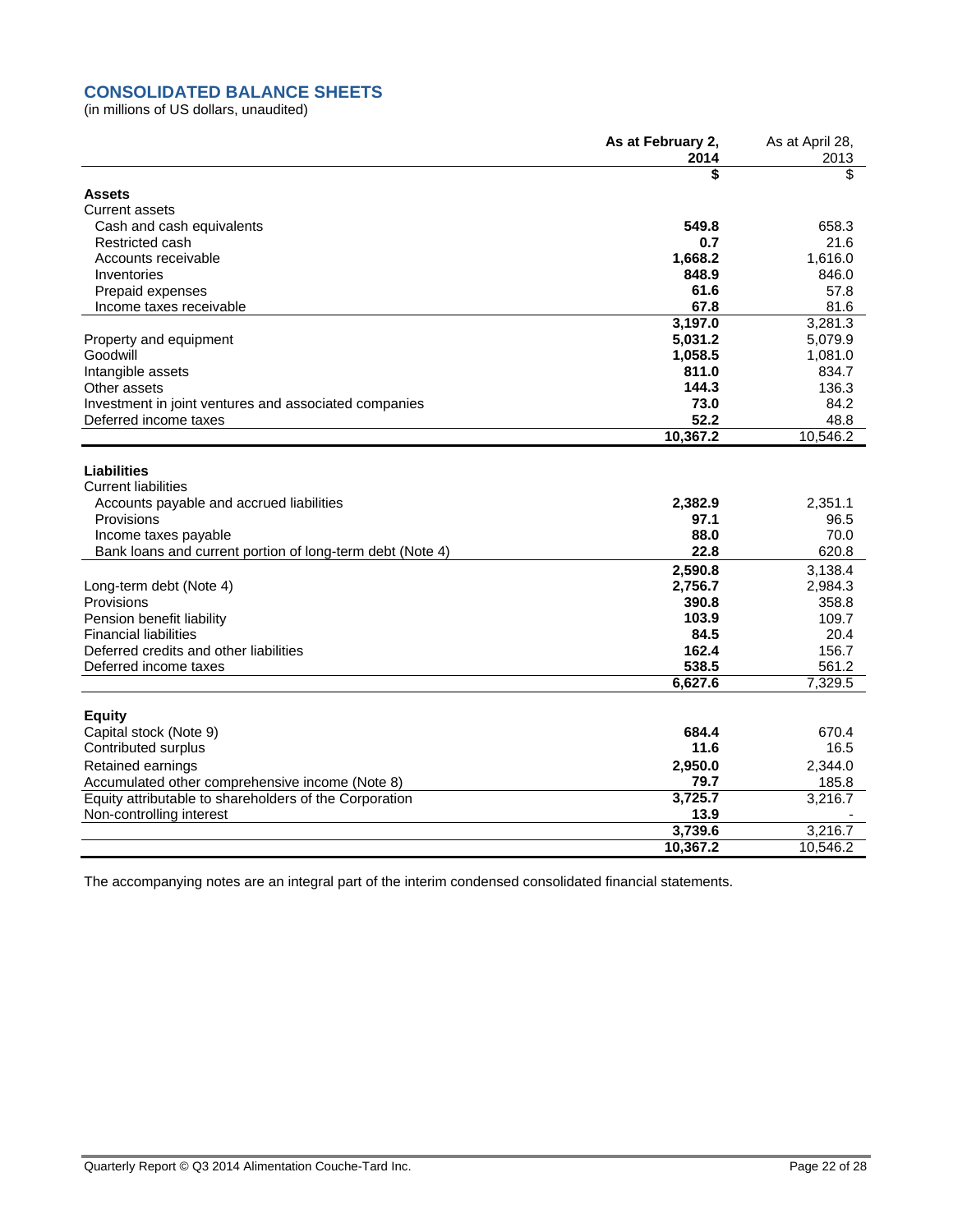(in millions of US dollars unless otherwise noted, except per share amounts, unaudited)

#### **1. CONSOLIDATED FINANCIAL STATEMENTS PRESENTATION**

The unaudited interim condensed consolidated financial statements (the "interim financial statements") have been prepared by the Corporation in accordance with generally accepted accounting principles in Canada as set out in the CPA Canada Handbook – Accounting Part I, which incorporates International Financial Reporting Standards ("IFRS"), as issued by the International Accounting Standards Board ("IASB") applicable to the preparation of interim financial statements, including International Accounting Standard ("IAS") 34 "Interim Financial Reporting".

The interim financial statements were prepared in accordance with the same accounting policies and methods as the audited annual consolidated financial statements for the year ended April 28, 2013, except for those disclosed in Note 2. The interim financial statements do not include all the information required for complete financial statements and should be read in conjunction with the audited annual consolidated financial statements and notes thereto in the Corporation's 2013 Annual Report. The results of operations for the interim periods presented do not necessarily reflect results expected for the full fiscal year. The Corporation's business follows a seasonal pattern. The busiest period is the first half-year of each fiscal year, which includes summer's sales. These interim financial statements have not been subject to a review engagement by the Corporation's external auditors.

On March 18, 2014, the Corporation's interim financial statements were approved by the board of directors who also approved their publication.

#### **Comparative figures**

Certain comparative figures of the interim consolidated financial statements have been reclassified to comply with the presentation adopted in the fiscal year ended April 28, 2013.

Sales taxes on road transportation fuel in California, United States are now reported on a net basis in revenues instead of on a gross basis in revenues and cost of sales resulting in a reduction in revenues and cost of sales of \$10.7 and \$27.9 for the 16 and 40-week periods ended February 3, 2013, respectively.

This reclassification had no impact on consolidated net earnings or consolidated comprehensive income of the Corporation for the 16 and 40-week periods ended February 3, 2013.

#### **2. ACCOUNTING CHANGES**

#### **Revised Standards**

#### *Financial Statement Presentation*

On April 29, 2013, the Corporation adopted amendments to International Accounting Standard ("IAS") 1, "Presentation of Financial Statements". The amendments govern the presentation of Other Comprehensive Income ("OCI") in the financial statements, primarily by requiring OCI items that may be reclassified to the consolidated statements of earnings to be presented separately from those that remain in accumulated other comprehensive income. The Corporation adopted this presentation and there was no other significant impact on the Corporation's consolidated financial statements.

#### **New standards**

#### *Consolidated financial statements*

On April 29, 2013, the Corporation adopted the new standard IFRS 10, "Consolidated Financial Statements", which requires an entity to consolidate an investee when it is exposed, or has rights, to variable returns from its involvement with the investee and has the ability to affect those returns through its power over the investee. Under previous IFRS, consolidation was required when an entity had the power to govern the financial and operating policies of an entity so as to obtain benefits from its activities. IFRS 10 replaces SIC-12, "Consolidation—Special Purpose Entities" and parts of IAS 27, "Consolidated and Separate Financial Statements". The adoption of this standard had no impact on the Corporation's consolidated financial statements.

#### *Joint Arrangements*

On April 29, 2013, the Corporation adopted the new standard IFRS 11, "Joint Arrangements", which requires a venturer to classify its interest in a joint arrangement as a joint venture or joint operation. Joint ventures must be accounted for using the equity method of accounting whereas for a joint operation the venturer must recognize its share of the assets, liabilities, revenue and expenses of the joint operation. Under previous IFRS, entities had the choice to proportionately consolidate or equity account for interests in joint ventures. IFRS 11 supersedes IAS 31, "Interests in Joint Ventures" and SIC-13, "Jointly Controlled Entities—Non-monetary Contributions by Venturers". The adoption of this standard had no impact on the Corporation's consolidated financial statements.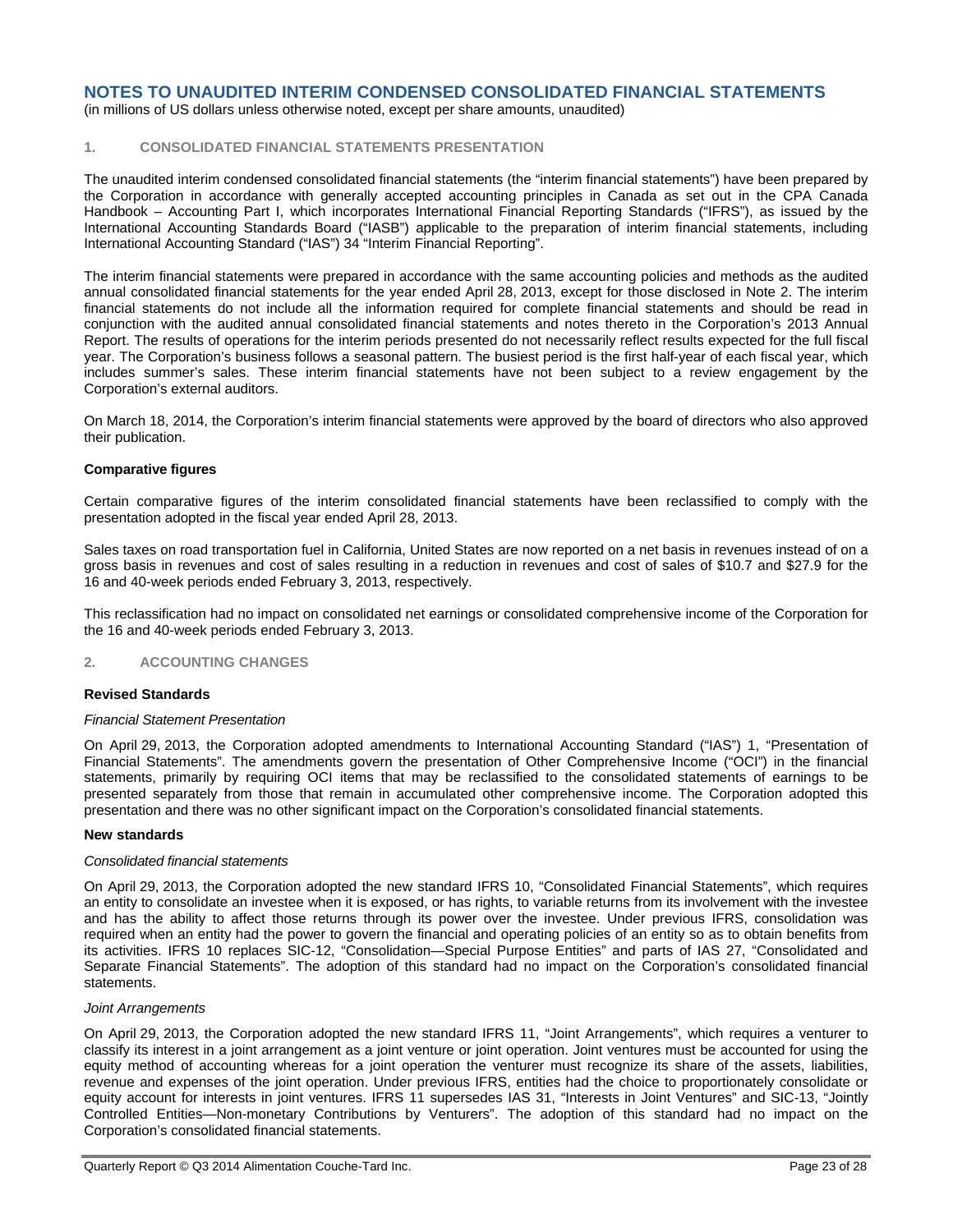(in millions of US dollars unless otherwise noted, except per share amounts, unaudited)

#### *Disclosure of Interest in Other Entities*

On April 29, 2013, the Corporation adopted the new standard IFRS 12, "Disclosure of Interest in Other Entities". IFRS 12 establishes disclosure requirements for interests in other entities, such as joint arrangements, associates, special purpose vehicles and off balance sheet vehicles. The standard includes existing disclosures and also introduces significant additional disclosure requirements that address the nature of, and risks associated with, an entity's interests in other entities. The adoption of this standard had no impact on the Corporation's consolidated financial statements. However, more information will be required in the notes to the Corporation's annual financial statements.

#### *Fair Value Measurement*

On April 29, 2013, the Corporation adopted the new standard IFRS 13, "Fair Value Measurement". IFRS 13 is a comprehensive standard for fair value measurement and disclosure requirements for use across all IFRS. The new standard clarifies that fair value is the price that would be received to sell an asset, or paid to transfer a liability in an orderly transaction between market participants, at the measurement date. It also establishes disclosures about fair value measurement. Under previous IFRS, guidance on measuring and disclosing fair value is dispersed among the specific standards requiring fair value measurements and in many cases does not reflect a clear measurement basis or consistent disclosures. The adoption of this standard had no impact on the Corporation's consolidated financial statements.

#### **Recently issued but not yet implemented**

#### *Classification and measurement of financial assets and financial liabilities*

In November 2009, the IASB issued IFRS 9, "Financial Instruments". Which will replace the various rules of IAS 39, "Financial Instruments: Recognition and Measurement" with a single approach to determine whether a financial asset is measured at amortized cost or fair value. In October 2010, the IASB revised IFRS 9, adding requirements for classification and measurement of financial liabilities. In November 2013, the IASB incorporated a new hedge accounting model into IFRS 9 to enable financial statement users to better understand an entity's risk exposure and its risk management activities. Also, the IASB deferred mandatory application of IFRS 9 to an unspecified date. The Corporation will assess, in due course, the impact of IFRS 9 on its consolidated financial statements.

### **3. BUSINESS ACQUISITIONS**

- On November 15, 2013, the Corporation acquired 23 company-operated stores operating in New Mexico, United States from Albuquerque Convenience and Retail LLC. The Corporation owns the land and buildings for all sites.
- On October 24, 2013, the Corporation acquired, from Publix Super Markets Inc., 11 company-operated stores, nine of which are located in Florida and the other two in Georgia, United States. The Corporation owns the land and buildings for eight sites and leases these assets for the other three sites.
- On September 24, 2013, the Corporation acquired nine stores located in Illinois, United States from Baron-Huot Oil Company. Eight of these stores are company-operated and one is operated by an independent operator. The Corporation owns the real estate for eight sites and leases the land and building for one site.
- During the 40-week period ended February 2, 2014, under the June 2011 agreement with ExxonMobil, the Corporation acquired 60 stores operated by independent operators along with the related road transportation fuel supply agreements. The Corporation owns the real estate for 59 sites and leases the land and owns the building for one site. Also, an additional 53 road transportation fuel supply agreements were acquired by the Corporation during this period.
- During the 40-week period ended February 2, 2014, the Corporation also acquired seven other stores through distinct transactions. The Corporation leases the land and buildings for three sites and owns these same assets for the other sites.

For the 40-week period ended February 2, 2014, acquisition costs of \$1.3 in connection with these acquisitions and other unrealized acquisitions are included in Operating, selling, administrative and general expenses.

These acquisitions were settled for a total cash consideration of \$158.2. Since the Corporation has not completed its fair value assessment of the assets acquired, the liabilities assumed and goodwill for all transactions, the preliminary allocations of certain acquisitions are subject to adjustments to the fair value of the assets, liabilities and goodwill until the process is completed. Purchase price allocations based on the estimated fair value on the date of acquisition and available information as at the date of publication of these consolidated financial statements is as follows: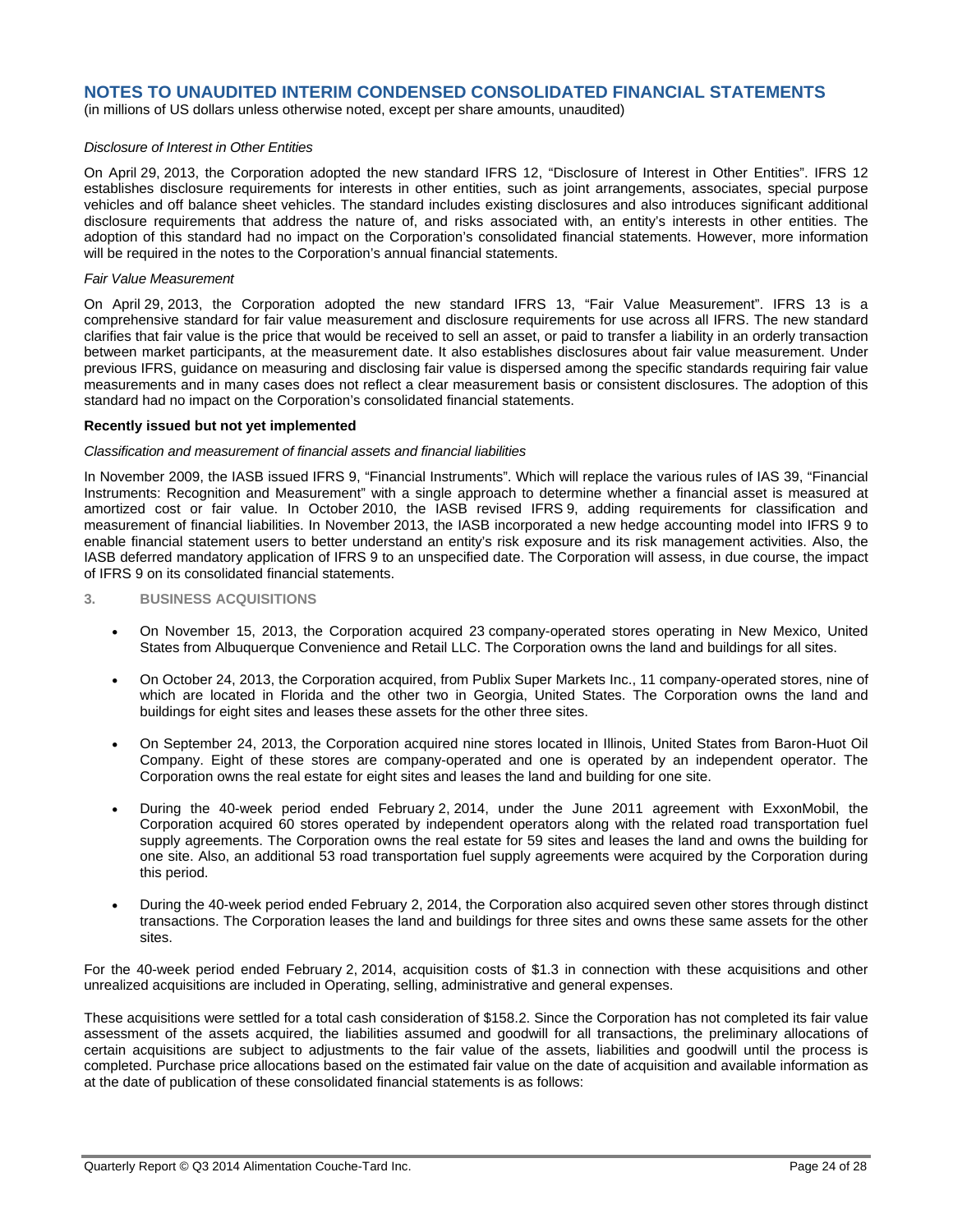(in millions of US dollars unless otherwise noted, except per share amounts, unaudited)

|                                          | \$     |
|------------------------------------------|--------|
| Tangible assets acquired                 |        |
| Inventories                              | 4.4    |
| Property and equipment                   | 167.7  |
| Other assets                             | 14.3   |
| Total tangible assets                    | 186.4  |
| Liabilities assumed                      |        |
| Accounts payable and accrued liabilities | 0.2    |
| Provisions                               | 19.6   |
| <b>Total liabilities</b>                 | 19.8   |
| Net tangible assets acquired             | 166.6  |
| Intangible assets                        | 25.7   |
| Goodwill                                 | 14.1   |
| Negative goodwill recorded to earnings   | (48.2) |
| Total cash consideration paid            | 158.2  |

The Corporation expects that \$3.0 of the goodwill related to these transactions will be deductible for tax purposes.

These acquisitions were concluded in order to expand the Corporation's market share, to penetrate new markets and to increase its economies of scale. These acquisitions generated goodwill mainly due to the strategic location of stores acquired and negative goodwill due to the difference between the acquisition price and the fair value of net assets acquired. Since the date of acquisition, revenues and net earnings from these stores amounted to \$322.4 and \$1.8, respectively. Considering the nature of these acquisitions, the available financial information does not allow for the accurate disclosure of pro-forma revenues and net earnings had the Corporation concluded these acquisitions at the beginning of its fiscal year.

### **4. BANK LOANS AND LONG-TERM DEBT**

|                                                                                                                                                                                                     | As at February 2,<br>2014 | As at April 28,<br>2013 |
|-----------------------------------------------------------------------------------------------------------------------------------------------------------------------------------------------------|---------------------------|-------------------------|
|                                                                                                                                                                                                     |                           |                         |
| US dollar denominated unsecured non-revolving acquisition credit facility, maturing in June 2015<br>Canadian dollar denominated senior unsecured notes maturing on various dates from November 2017 | 831.6                     | 2,197.3                 |
| to November 2022                                                                                                                                                                                    | 1.161.8                   | 978.7                   |
| US dollar denominated term revolving unsecured operating credit D, maturing in December 2017                                                                                                        | 693.5                     | 345.5                   |
| NOK denominated fixed rate bonds, maturing in February 2019                                                                                                                                         | 2.1                       | 2.3                     |
| NOK denominated floating rate bonds, maturing in February 2017                                                                                                                                      | 2.4                       | 2.6                     |
| Borrowings under bank overdraft facilities, maturing at various dates                                                                                                                               | 4.9                       |                         |
| Other debts, including finance leases, maturing at various dates                                                                                                                                    | 83.2                      | 78.7                    |
|                                                                                                                                                                                                     | 2.779.5                   | 3.605.1                 |
| Bank loans and current portion of long-term debt                                                                                                                                                    | 22.8                      | 620.8                   |
|                                                                                                                                                                                                     | 2.756.7                   | 2,984.3                 |

#### **Issuance of Canadian dollar denominated senior unsecured notes**

On August 21, 2013, the Corporation issued Canadian dollar denominated senior unsecured notes totalling CA\$300.0, maturing August 21, 2020 and bearing interest at a rate of 4.214%. Interest is payable semi-annually on August  $21<sup>st</sup>$  and February 21<sup>st</sup> of each year. The net proceeds from the issuance, which were approximately CA\$298.3 (\$285.6), were used to repay a portion of the Corporation's acquisition credit facility. This new debt is presented along with the canadian dollar denominated senior unsecured notes maturing on various dates from November 2017 to November 2022.

#### **US dollar denominated term revolving unsecured operating credit D**

On November 4, 2013, the Corporation extended by one year the term of the revolving unsecured operating credit D agreement. The agreement will expire in December 2017.

### **5. NON-CONTROLLING INTEREST**

During the 40-week period ended February 2, 2014, the Corporation, along with another party, established a new corporation: Circle K Asia s.à.r.l. ("Circle K Asia"), in which both corporations hold a 50% interest. Subsequently, each party made a capital contribution of \$13.2. Under the agreement signed between the parties, the Corporation, under certain circumstances, may repurchase all of the other party's shares in Circle K Asia. Consequently, Circle K Asia was fully consolidated in the Corporation's financial statements and the other party's interest in Circle K Asia was recorded under "Non-controlling interest" in the consolidated statements of earnings, comprehensive income, changes in equity and consolidated balance sheet. Under other circumstances, the Corporation must repurchase all of the other party's shares in Circle K Asia. Consequently, a redemption liability was recorded against shareholders' equity.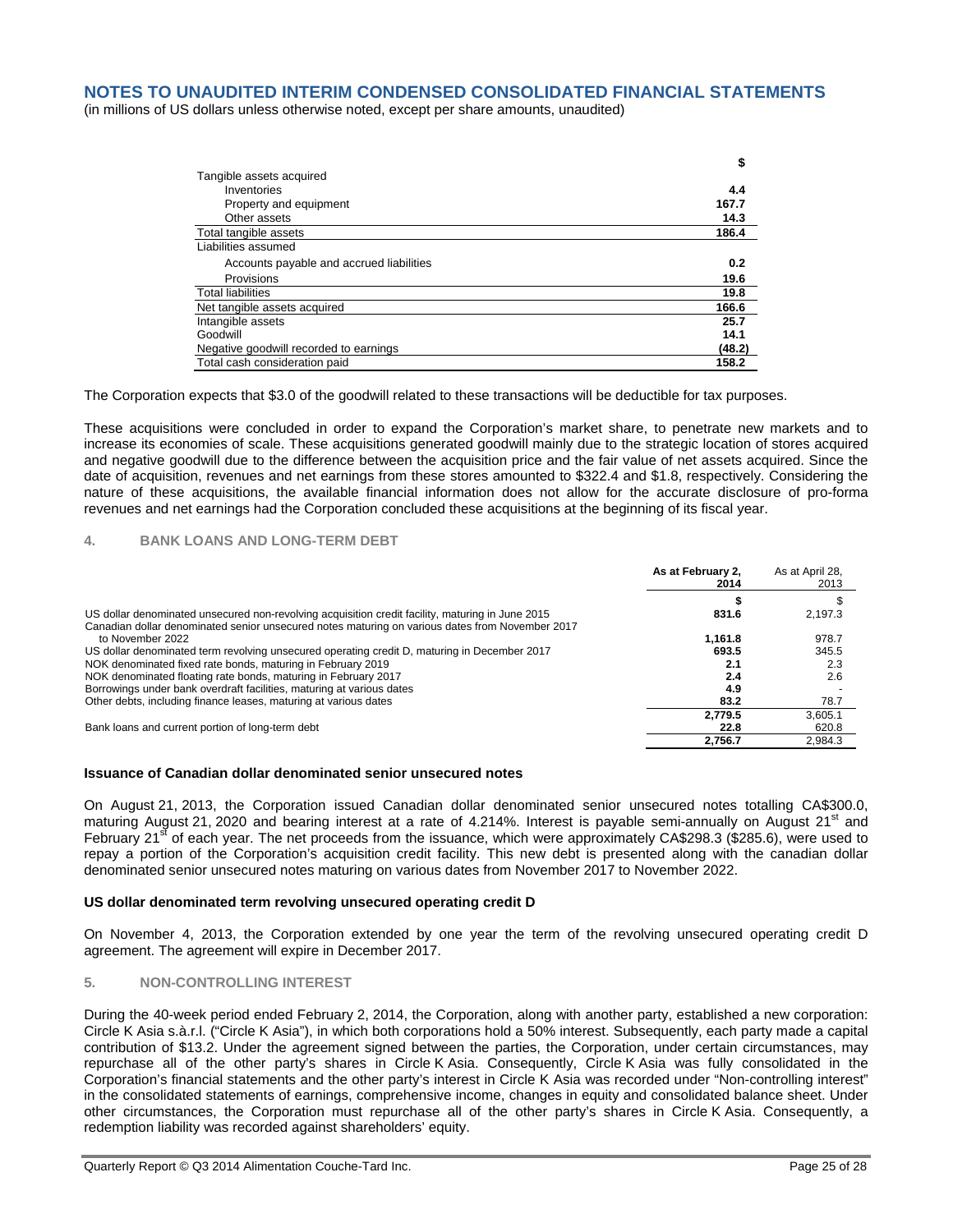(in millions of US dollars unless otherwise noted, except per share amounts, unaudited)

### **6. IMPAIRMENT OF ASSET**

During the 40-week period ended February 2, 2014, the Corporation recorded an impairment charge of \$6.8 on a nonoperational lubricant production plant located in Ostroweic, Poland, due to challenging market conditions for this type of asset. The fair value measurement of this asset is categorized as level 3 as it is based on purchase offers received by the Corporation. The fair value less cost to sell of this asset was determined to be \$4.5.

#### **7. NET EARNINGS PER SHARE**

|                                                                  |                                                                                                            | 16-week period<br>ended February 2, 2014 |        | 16-week period<br>ended February 3, 2013                                                            |         |        |  |
|------------------------------------------------------------------|------------------------------------------------------------------------------------------------------------|------------------------------------------|--------|-----------------------------------------------------------------------------------------------------|---------|--------|--|
|                                                                  | <b>Weighted average</b><br>number of shares<br>Net earnings<br>Net earnings<br>per share<br>(in thousands) |                                          |        | Weighted average<br>number of shares<br>Net earnings<br>Net earnings<br>(in thousands)<br>per share |         |        |  |
|                                                                  |                                                                                                            |                                          |        |                                                                                                     |         |        |  |
| Basic net earnings attributable to Class A<br>and B shareholders | 182.0                                                                                                      | 188.546                                  | 0.97   | 142.2                                                                                               | 187.417 | 0.76   |  |
| Dilutive effect of stock options                                 |                                                                                                            | 927                                      | (0.01) |                                                                                                     | 1.620   | (0.01) |  |
| Diluted net earnings available for Class A<br>and B shareholders | 182.0                                                                                                      | 189.473                                  | 0.96   | 142.2                                                                                               | 189.037 | 0.75   |  |

|                                                                  |                                                                                                            | 40-week period<br>ended February 2, 2014 |        | 40-week period<br>ended February 3, 2013                                                            |         |        |  |
|------------------------------------------------------------------|------------------------------------------------------------------------------------------------------------|------------------------------------------|--------|-----------------------------------------------------------------------------------------------------|---------|--------|--|
|                                                                  | <b>Weighted average</b><br>number of shares<br>Net earnings<br>Net earnings<br>(in thousands)<br>per share |                                          |        | Weighted average<br>number of shares<br>Net earnings<br>Net earnings<br>(in thousands)<br>per share |         |        |  |
|                                                                  |                                                                                                            |                                          |        |                                                                                                     |         |        |  |
| Basic net earnings attributable to Class A<br>and B shareholders | 666.4                                                                                                      | 188.049                                  | 3.54   | 426.4                                                                                               | 184.279 | 2.31   |  |
| Dilutive effect of stock options                                 |                                                                                                            | 1.285                                    | (0.02) |                                                                                                     | 1.882   | (0.02) |  |
| Diluted net earnings available for Class A<br>and B shareholders | 666.4                                                                                                      | 189.334                                  | 3.52   | 426.4                                                                                               | 186.161 | 2.29   |  |

When they have an anti-dilutive effect, stock options must be excluded from the calculation of the diluted net earnings per share. For the 16 and 40-week periods ended February 2, 2014, no stock options were excluded. For the 16 and 40-week periods ended February 3, 2013, 35,000 stock options were excluded from the calculation.

### **8. ACCUMULATED OTHER COMPREHENSIVE INCOME**

#### **As at February 2, 2014**

|                                                    |                                        | Attributable to shareholders of the Corporation                                            |                                          |                    |                                         |                                                     |  |  |  |
|----------------------------------------------------|----------------------------------------|--------------------------------------------------------------------------------------------|------------------------------------------|--------------------|-----------------------------------------|-----------------------------------------------------|--|--|--|
|                                                    |                                        | Will never be<br>reclassified to<br>earnings<br>Items that may be reclassified to earnings |                                          |                    |                                         |                                                     |  |  |  |
|                                                    | Net interest on<br>investment<br>hedae | <b>Net investment</b><br>hedae                                                             | Cumulative<br>translation<br>adiustments | Cash flow<br>hedae | <b>Cumulative net</b><br>actuarial loss | <b>Accumulated other</b><br>comprehensive<br>income |  |  |  |
|                                                    |                                        |                                                                                            |                                          |                    |                                         |                                                     |  |  |  |
| Balance, before income taxes<br>Less: Income taxes | 5.3<br>1.5                             | (84.5)<br>(12.6)                                                                           | 147.2                                    | 3.7<br>0.8         | (3.2)<br>(0.9)                          | 68.5<br>(11.2)                                      |  |  |  |
| Balance, net of income taxes                       | 3.8                                    | (71.9)                                                                                     | 147.2                                    | 2.9                | (2.3)                                   | 79.7                                                |  |  |  |

#### As at February 3, 2013

|                                                    |                                        | Attributable to shareholders of the Corporation                                            |                                          |                    |                                  |                                              |  |  |  |
|----------------------------------------------------|----------------------------------------|--------------------------------------------------------------------------------------------|------------------------------------------|--------------------|----------------------------------|----------------------------------------------|--|--|--|
|                                                    |                                        | Will never be<br>reclassified to<br>Items that may be reclassified to earnings<br>earnings |                                          |                    |                                  |                                              |  |  |  |
|                                                    | Net interest on<br>investment<br>hedae | Net investment<br>hedae                                                                    | Cumulative<br>translation<br>adjustments | Cash flow<br>hedge | Cumulative net<br>actuarial gain | Accumulated other<br>comprehensive<br>income |  |  |  |
|                                                    |                                        |                                                                                            |                                          |                    |                                  |                                              |  |  |  |
| Balance, before income taxes<br>Less: Income taxes |                                        | (8.1)<br>(1.4)                                                                             | 307.0                                    | 1.5<br>0.4         | 30.2<br>8.5                      | 330.6<br>7.5                                 |  |  |  |
| Balance, net of income taxes                       |                                        | (6.7)                                                                                      | 307.0                                    |                    | 21.7                             | 323.1                                        |  |  |  |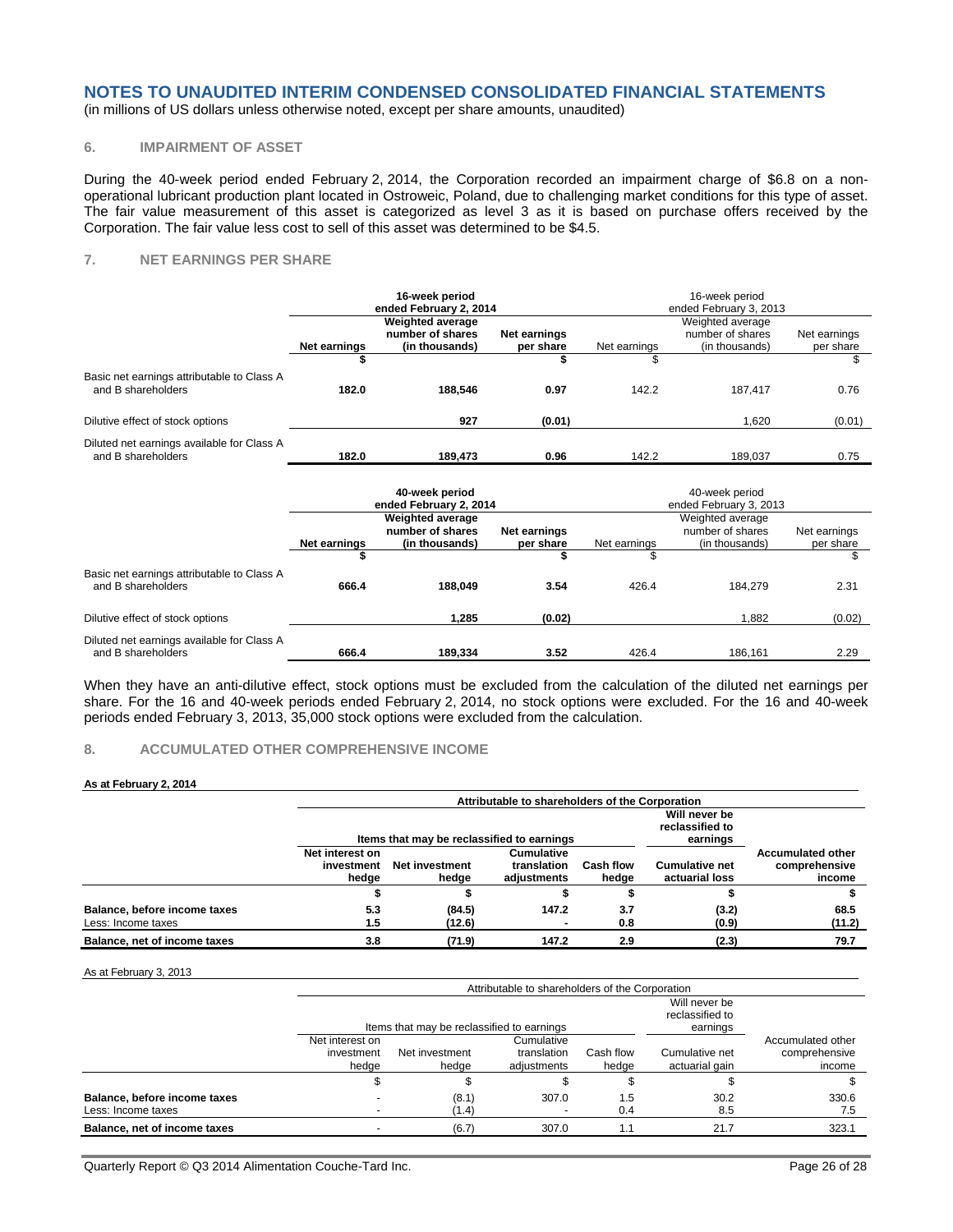(in millions of US dollars unless otherwise noted, except per share amounts, unaudited)

### **9. CAPITAL STOCK**

#### **Stock options**

For the 16-week period ended February 2, 2014, a total of 80,070 stock options were exercised (152,555 for the 16-week period ended February 3, 2013). For the 40-week period ended February 2, 2014, a total of 1,042,410 stock options were exercised (1,166,024 for the 40-week period ended February 3, 2013).

#### **Issued and outstanding shares**

As at February 2, 2014, the Corporation has 49,367,280 (49,367,280 as at April 28, 2013) issued and outstanding Class A multiple voting shares each comprising ten votes per share and 139,202,350 (138,202,061 as at April 28, 2013) outstanding Class B subordinate voting shares each comprising one vote per share.

#### **10. SEGMENTED INFORMATION**

The Corporation operates convenience stores in the United States, in Europe and in Canada. It essentially operates in one reportable segment, the sale of goods for immediate consumption, road transportation fuel and other products mainly through corporate stores and franchise operations. The Corporation operates its convenience store chain under several banners, including Couche-Tard, Mac's, Circle K and Statoil. Revenues from external customers mainly fall into three categories: merchandise and services, road transportation fuel and other.

Information on the principal revenue classes as well as geographic information is as follows:

|                                                     | 16-week period<br>ended February 2, 2014 |               |         |          | 16-week period         |         |         |          |  |
|-----------------------------------------------------|------------------------------------------|---------------|---------|----------|------------------------|---------|---------|----------|--|
|                                                     |                                          |               |         |          | ended February 3, 2013 |         |         |          |  |
|                                                     | United                                   |               |         |          | United                 |         |         |          |  |
|                                                     | <b>States</b>                            | <b>Europe</b> | Canada  | Total    | <b>States</b>          | Europe  | Canada  | Total    |  |
|                                                     |                                          |               |         |          | \$                     | \$      | \$      | \$       |  |
| <b>External customer</b><br>revenues <sup>(a)</sup> |                                          |               |         |          |                        |         |         |          |  |
| Merchandise and services                            | 1.399.0                                  | 305.9         | 585.9   | 2,290.8  | 1.328.0                | 335.4   | 625.5   | 2,288.9  |  |
| Road transportation fuel                            | 4,475.5                                  | 2,625.8       | 858.1   | 7,959.4  | 4.326.6                | 2,933.9 | 849.8   | 8.110.3  |  |
| Other                                               | 5.1                                      | 837.8         | 0.1     | 843.0    | 2.0                    | 1,065.7 | 0.2     | 1,067.9  |  |
|                                                     | 5,879.6                                  | 3,769.5       | 1.444.1 | 11.093.2 | 5,656.6                | 4.335.0 | 1.475.5 | 11,467.1 |  |
| <b>Gross Profit</b>                                 |                                          |               |         |          |                        |         |         |          |  |
| Merchandise and services                            | 457.0                                    | 132.3         | 191.4   | 780.7    | 440.5                  | 140.4   | 208.4   | 789.3    |  |
| Road transportation fuel                            | 226.5                                    | 278.9         | 48.5    | 553.9    | 227.6                  | 273.9   | 50.1    | 551.6    |  |
| Other                                               | 5.1                                      | 110.8         | 0.1     | 116.0    | 2.0                    | 132.4   | 0.2     | 134.6    |  |
|                                                     | 688.6                                    | 522.0         | 240.0   | 1,450.6  | 670.1                  | 546.7   | 258.7   | 1,475.5  |  |
| Total long-term assets <sup>(b)</sup>               | 2.826.8                                  | 3.681.2       | 567.6   | 7.075.6  | 2.610.5                | 4.017.0 | 630.6   | 7.258.1  |  |

|                                          | 40-week period<br>ended February 2, 2014 |         |         |              | 40-week period<br>ended February 3, 2013 |         |         |          |
|------------------------------------------|------------------------------------------|---------|---------|--------------|------------------------------------------|---------|---------|----------|
|                                          | <b>United</b><br><b>States</b>           | Europe  | Canada  | <b>Total</b> | United<br><b>States</b>                  | Europe  | Canada  | Total    |
|                                          |                                          |         |         |              | S                                        |         | S       | J        |
| <b>External customer</b><br>revenues (a) |                                          |         |         |              |                                          |         |         |          |
| Merchandise and services                 | 3.699.6                                  | 793.5   | 1.661.7 | 6,154.8      | 3.486.5                                  | 619.7   | 1.724.2 | 5,830.4  |
| Road transportation fuel                 | 11,743.9                                 | 6,739.6 | 2,270.4 | 20,753.9     | 11.257.8                                 | 5.474.4 | 2,230.0 | 18,962.2 |
| Other                                    | 11.0                                     | 2.084.2 | 0.4     | 2,095.6      | 5.0                                      | 1.969.4 | 0.4     | 1,974.8  |
|                                          | 15.454.5                                 | 9,617.3 | 3,932.5 | 29.004.3     | 14.749.3                                 | 8,063.5 | 3.954.6 | 26,767.4 |
| <b>Gross Profit</b>                      |                                          |         |         |              |                                          |         |         |          |
| Merchandise and services                 | 1.204.8                                  | 328.7   | 553.0   | 2,086.5      | 1.159.0                                  | 251.9   | 581.7   | 1.992.6  |
| Road transportation fuel                 | 636.7                                    | 717.4   | 129.9   | 1.484.0      | 593.7                                    | 522.9   | 126.9   | 1.243.5  |
| Other                                    | 11.0                                     | 291.3   | 0.4     | 302.7        | 5.0                                      | 247.8   | 0.4     | 253.2    |
|                                          | 1.852.5                                  | 1.337.4 | 683.3   | 3.873.2      | 1.757.7                                  | 1.022.6 | 709.0   | 3,489.3  |

(a) Geographic areas are determined according to where the Corporation generates operating income (where the sale takes place) and according to the location of the long-term assets.

(b) Excluding financial instruments, deferred tax assets and post-employment benefit assets.